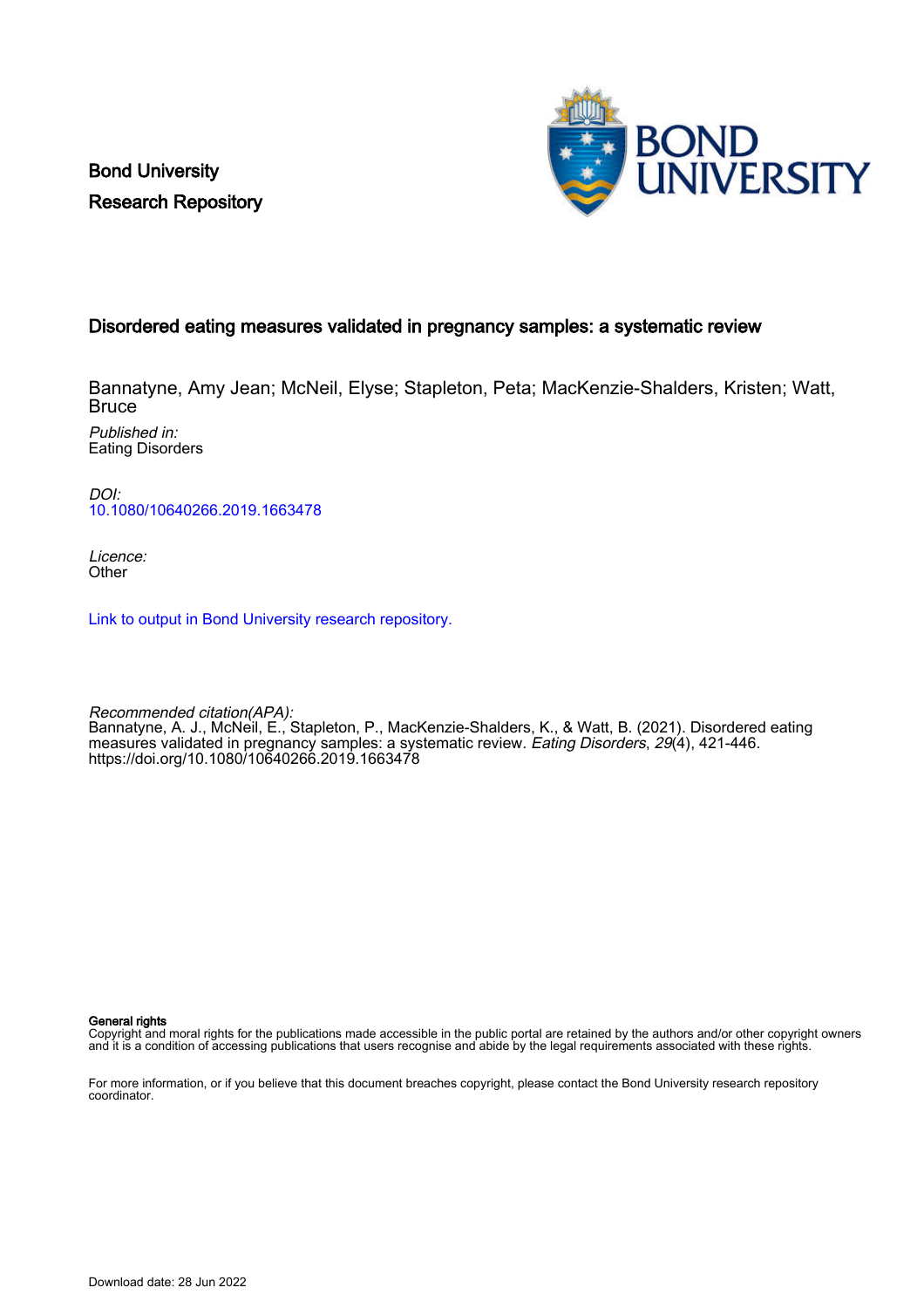Disordered Eating Measures Validated in Pregnancy Samples: A Systematic Review

Amy Jean Bannatyne\*<sup>1,2</sup>, Elyse McNeil<sup>1,3</sup>, Peta Stapleton<sup>2</sup>, Kristen MacKenzie-Shalders<sup>1</sup>, &

Bruce  $W$ att<sup>2</sup>

<sup>1</sup> Faculty of Health Sciences and Medicine, Bond University

<sup>2</sup> School of Psychology, Bond University

 $3$  School of Psychology & Counselling, Queensland University of Technology

\* Corresponding Author Email: [abannaty@bond.edu.au](mailto:abannaty@bond.edu.au) Contact telephone number: +61 7 5595 4447 Address: 14 University Drive, Robina, QLD Australia, 4229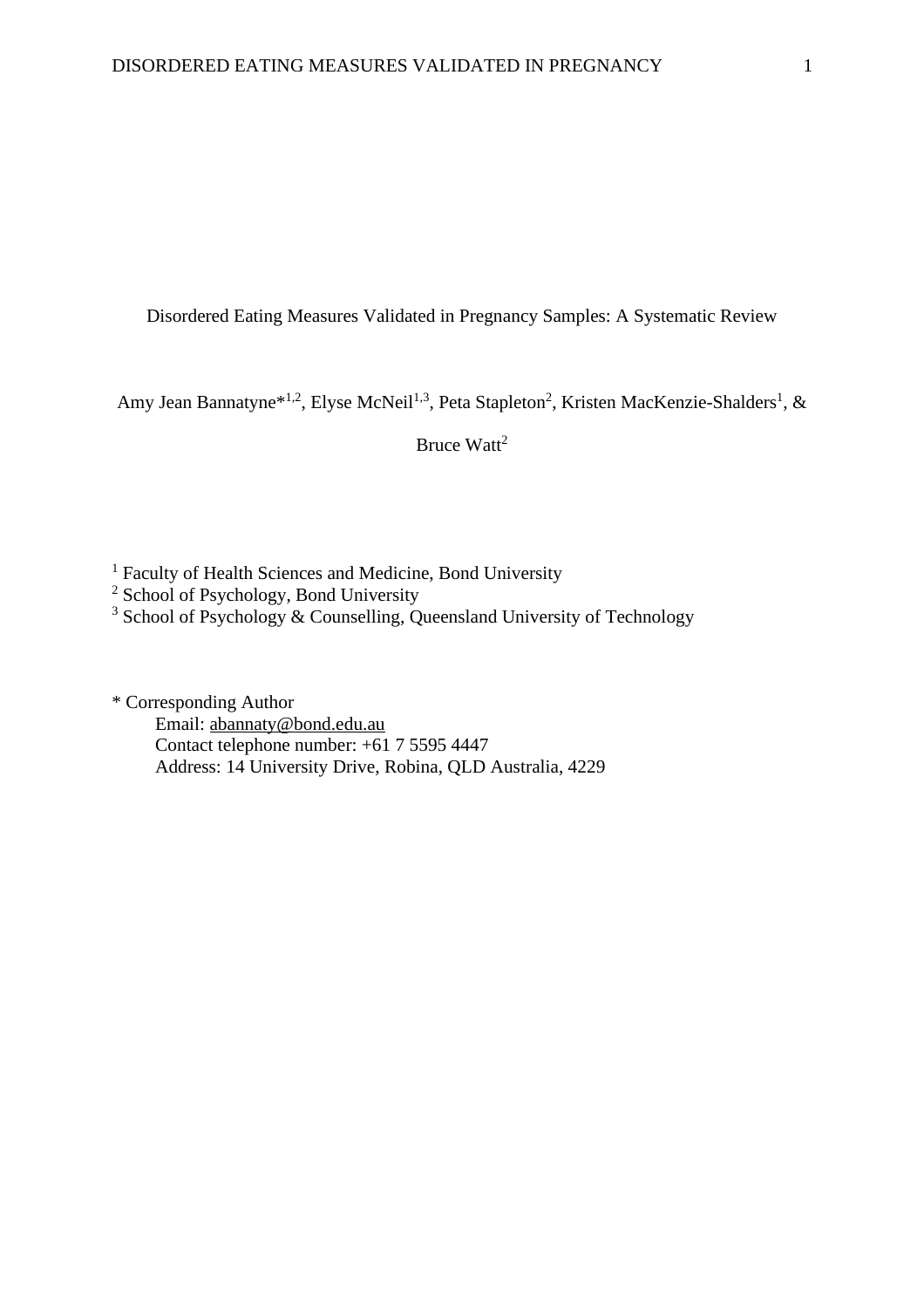#### Abstract

Although disordered eating in pregnancy has been linked to numerous negative consequences, there is currently no published instrument specifically devised to identify or measure such symptoms in pregnancy. As such, this study systematically reviewed the literature to evaluate the performance of general measures of disordered eating in pregnancy samples. A systematic search of the following electronic databases was undertaken from inception to April 2019: Scopus, Medline, PsycINFO, Embase, ProQuest Dissertations and Theses, and the Cumulative Index to Nursing and Allied Health Literature. From 1724 citations, 8 publications met the inclusion criteria and were included in the review. Most of the included studies (6/8) were of reasonable quality. Overall, three self-report inventories (EDE-Q, EDI-2, and DEBS) and one semi-structured clinical interview (EDE) had some form of psychometric information available. Most studies reported reliability, with only two reporting validity. No studies assessed screening accuracy. Other than the EDE-Q, which had preliminary evidence to suggest possible utility in pregnancy, the findings of this review revealed little to no evidence to support the use of general measures of disordered eating in pregnancy. A strong need for research exploring the validity of existing measures in pregnancy samples, including the EDE-Q, was also evident.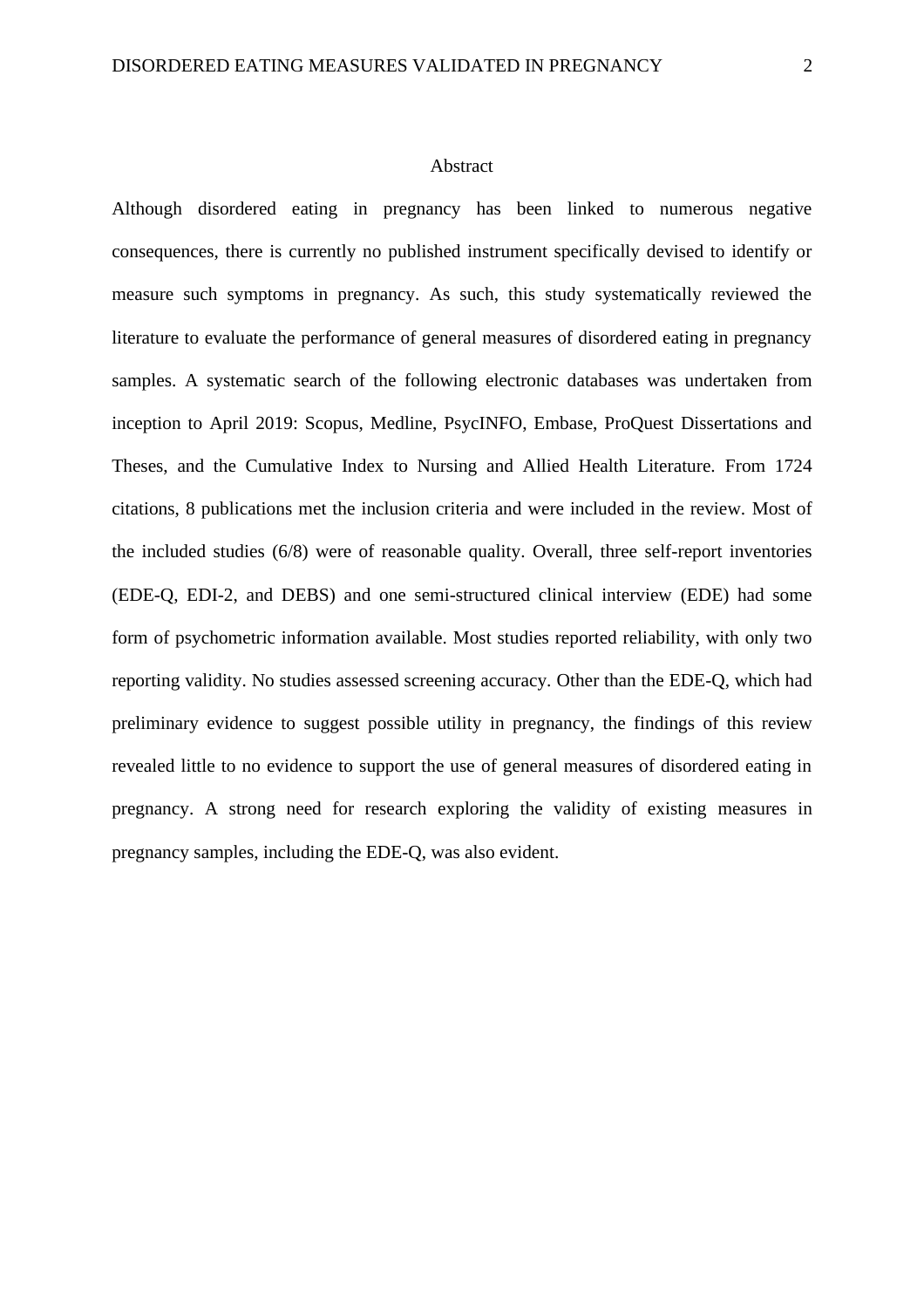Disordered Eating Measures Validated in Pregnancy Samples: A Systematic Review

Although mental health concerns are one of the most common morbidities during pregnancy and in the postnatal period (Howard et al., 2014), assessing maternal mental health and wellbeing during pregnancy has often been less salient than ensuring optimal physical health for the mother and improving birth outcomes (Bauer, Parsonage, Knapp, Lemmi, & Adelaja, 2014; beyondblue, 2008; Davies, 2015; Hogg, 2013; Naylor et al., 2016). It is, however, well established that poor maternal mental health during the pregnancy and the postnatal period has negative effects and consequences for the mother, child, partner (if present), and immediate family (Bauer et al., 2015; beyondblue, 2008; Gavin et al., 2005; Gray, 2013; Lovestone & Kumar, 1993; Meltzer-Brody & Stuebe, 2014; Oates, 2015).

Pregnancy is a significant biopsychosocial event that often marks the beginning of a new stage in a women's lifespan development (Bulik et al., 2007). The transition to motherhood entails a multitude of rapid changes to a woman's body, eating patterns, social functioning, and self-identity, most of which are largely outside her control (Darvill et al., 2010; Larsson & Andersson-Ellström, 2003). Adjusting to these morphological, endocrinological, and psychological changes may be a relatively uncomplicated process for some women; however, for other women, the adjustment may be more challenging (Easter, 2015). These changes, combined with the age-related vulnerability of a woman's prime childbearing years to eating disturbances (Abebe, Lien, & von Soest, 2012; Hsu, 1989; Leddy, Jones, Morgan, & Schulkin, 2009; Stice, Marti, & Rohde, 2013) means pregnancy may represent a period of increased risk for the onset, resurgence, or exacerbation of disordered eating symptomatology, even for women with no history of such symptoms (Tierney, Fox, Butterfield, Stringer, & Furber, 2011).

Disordered eating in pregnancy has been linked to numerous negative consequences such as miscarriage, prematurity, low birth weight, increased need for caesarean section, and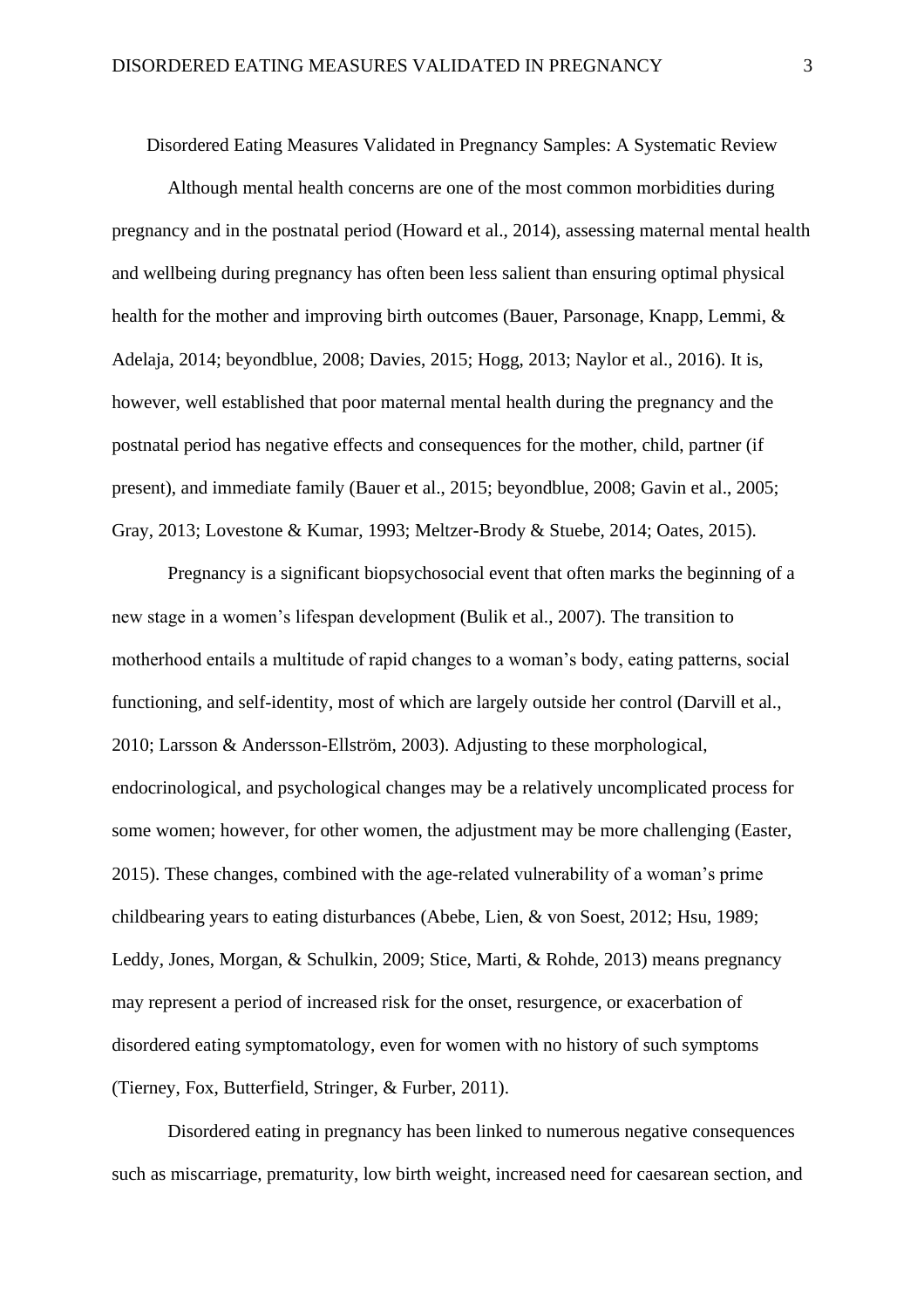other obstetric and postpartum difficulties (Linna et al., 2014; Watson et al., 2014). The estimated prevalence of disordered eating during pregnancy varies considerably across studies, ranging from 0.6% to 27.8% (Broussard et al., 2012; Easter et al., 2013; Micali, Treasure, & Simonoff, 2007; Pettersson, Zandian, & Clinton, 2016; Soares et al., 2009; Turton, Hughes, Bolton, & Sedgwick, 1999). These rates differ depending on the characteristics of the sample (i.e., pregnancy stage), the component of disordered eating being investigated (e.g., cognitive vs. affective vs. behavioral), the psychometric instrument employed (e.g., screening tool vs. self-report inventory vs. clinical interview), and the various instrument thresholds used to determine clinically significant scores. Given these varying prevalence estimates and the short- and long- term adverse health consequences for mothers and children, it is crucial to identify valid and reliable instruments that can be used to measure and discern disordered eating in prenatal care and clinical research. In the current review, disordered eating was conceptualized as including subclinical levels of ED symptoms. Alternate forms of disordered eating such external eating, disinhibited eating, or emotional eating, were not considered.

According to Meades and Ayers (2011), two broad approaches can be undertaken to measure disordered eating symptomatology in the perinatal period: (1) use disordered eating measures developed in other populations and validate them for use with pregnant women; or (2) develop pregnancy-specific measures of disordered eating. To date, research and screening for disordered eating in pregnancy has adopted the former approach, with most researchers using instruments developed and validated in non-pregnant populations, and/or suggesting use of these instruments in antenatal care. Examples of tools used and/or suggested by researchers (e.g., Astrachan-Fletcher et al., 2008; Easter et al., 2013; Harris, 2010; Hawkins & Gottlieb, 2013) include formal self-report inventories such as the Eating Disorder Examination Questionnaire (EDE-Q; Fairburn & Beglin, 1994, 2008), the Eating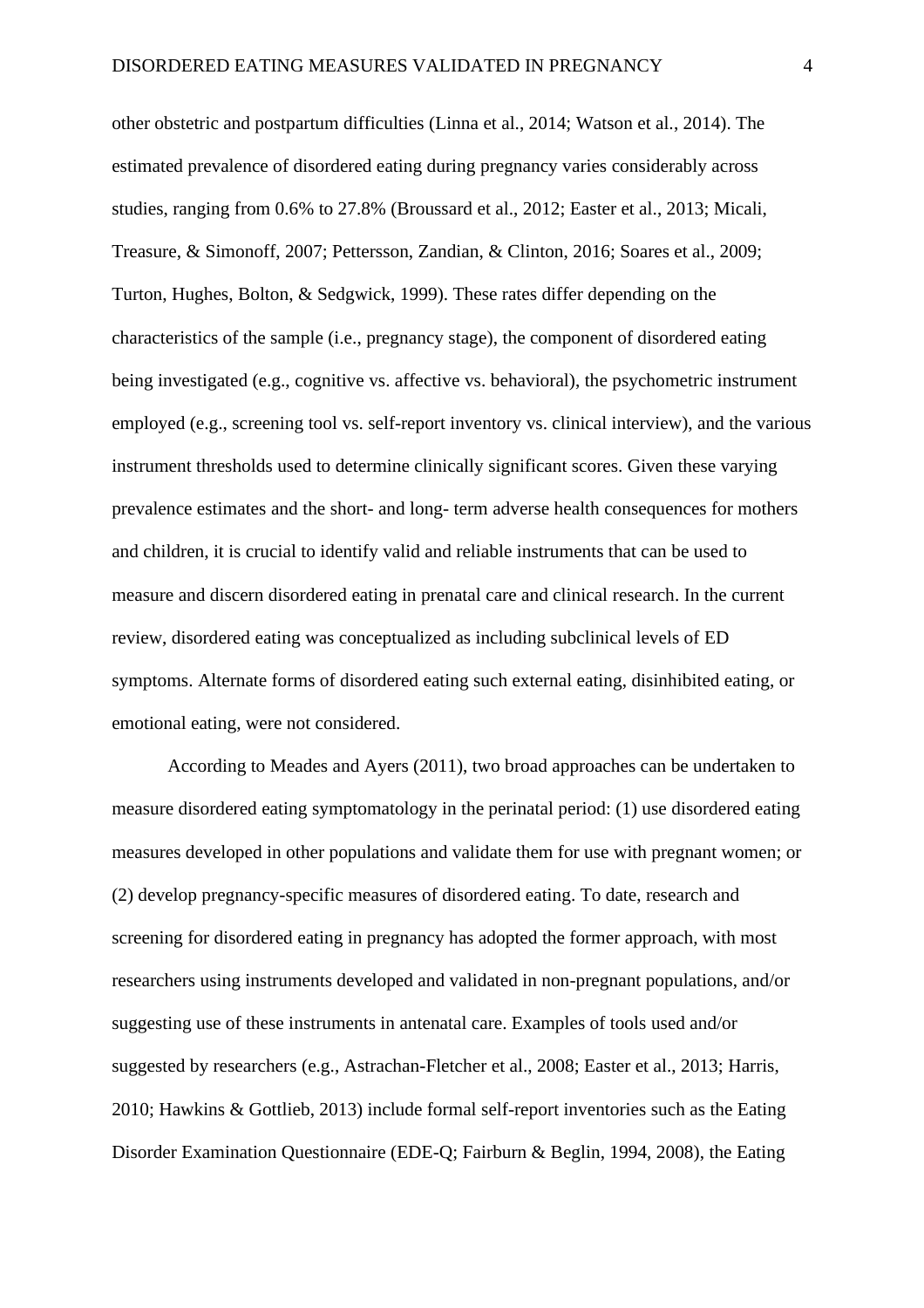Disorder Diagnostic Scale (EDDS; Stice, Fisher, & Martinez, 2004), the Eating Disorders Inventory-2 (EDI-2; Garner, 1991), the Eating Attitudes Test (EAT; Garner, Olmsted, Bohr, & Garfinkel, 1982), and the Bulimia Investigatory Test (BITE; Henderson & Freeman, 1987).

Acknowledging the more time-consuming nature of self-report inventories, other researchers have recommended use of brief screening instruments, which typically have 15 items or less and use a simple cut-off score to identify clinical levels of symptomatology, making them ideal for busy clinical settings (Marquer et al., 2012). These instruments do not seek to diagnose a particular condition, rather they aim to identify individuals who may be experiencing concerning symptoms and possibly require further monitoring and/or assessment (Jacobi, Abascal, & Taylor, 2004). For example, many authors and organisations (e.g., Andersen & Ryan, 2009; Harris, 2010; Hawkins & Gottlieb, 2013; Lowes et al., 2012; Micali, 2010; Mitchell & Bulik, 2006; National Eating Disorders Collaboration [NEDC], 2015) have recommended the use of the Sick Control One Fat Food (SCOFF) screening questionnaire. Some researchers (e.g., Andersen & Ryan, 2009; Chizawsky & Newton, 2006; Micali, 2010; NEDC, 2015; Ward, 2008) have also suggested unstructured, opportunistic questions should be used. Extended versions of these informal, opportunistic screening questions, covering both cognitive and behavioural symptomatology, have also been recommended by certain researchers (Chizawsky & Newton, 2006; Ward, 2008). Overall, the SCOFF questionnaire appears to be the most frequent recommendation for detecting disordered eating in pregnancy (NEDC, 2015).

The validity of any instrument, particularly self-report measures, requires readjustment for the specific population being examined (Geisinger, 1994). Self-report measures developed for use in a specific population may produce flawed or erroneous results when administered in a different population (Myers & Winters, 2002). Data distribution,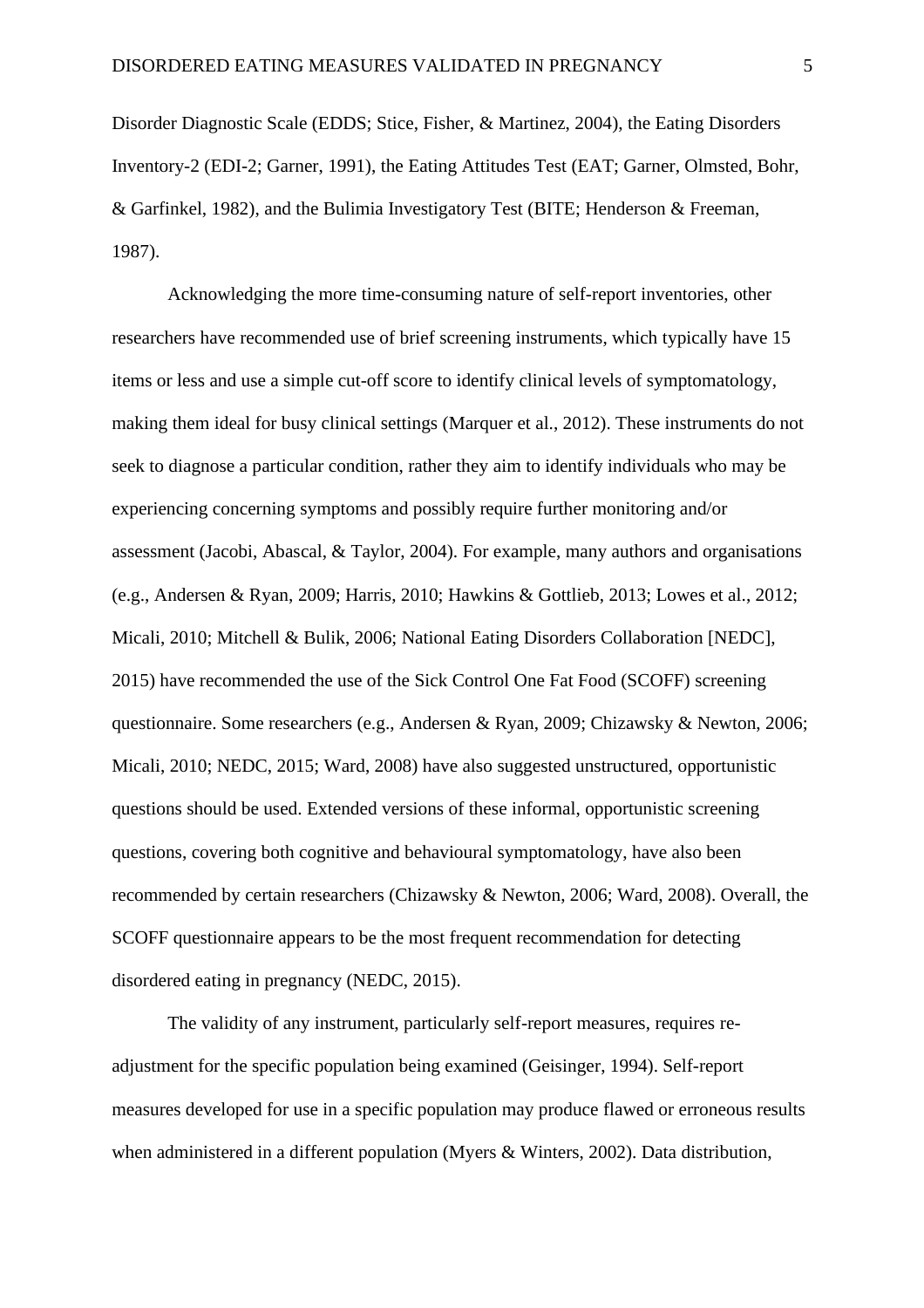normative values, and cut-offs may deviate from the original population. As such, self-report instruments must be evaluated in new populations to ensure any variability in measurement is minimised or is similar to the original validation population (Myers & Winters, 2002).

Despite the unique nature of pregnancy, psychological scales developed in nonpregnant populations are frequently used without sufficient evidence to suggest these instruments are suitable or effective (Meades & Ayer, 2011). This could lead to inaccurate interpretations of instrument data. For example, the overlap between pregnancy-related symptomatology and disordered eating pathology could potentially increase the percentage of false positives (i.e., over-identifying pregnancy symptoms as 'disordered') or false negatives (i.e., under-identifying cases of disordered eating by attributing symptoms to pregnancy) on an instrument. Furthermore, recent research (e.g., Bannatyne, Hughes, Stapleton, Watt, & MacKenzie-Shalders, 2018) has indicated the expression of disordered eating in pregnancy may include unique pregnancy-specific features that are not assessed in traditional instruments such as overvaluation of the offspring's weight and shape (e.g., desire for the baby to be "small" or "petite"), rationalisation of self-induced vomiting as pregnancyappropriate, and emotional detachment from the pregnancy.

At the current time, there is no published instrument specifically devised to identify or measure disordered eating in pregnancy. Robust and psychometrically sound measures of disordered eating are needed for screening and research purposes in pregnancy. As such, the aim of this study was to systematically review the literature to identify and evaluate the performance of general measures of disordered eating in pregnancy samples. Performance was explored by examining the reliability (consistency) and validity (accuracy) of each instrument in pregnancy samples. An additional aim of this review was to identify traditional measures of disordered eating that demonstrate adequate performance (i.e., are valid and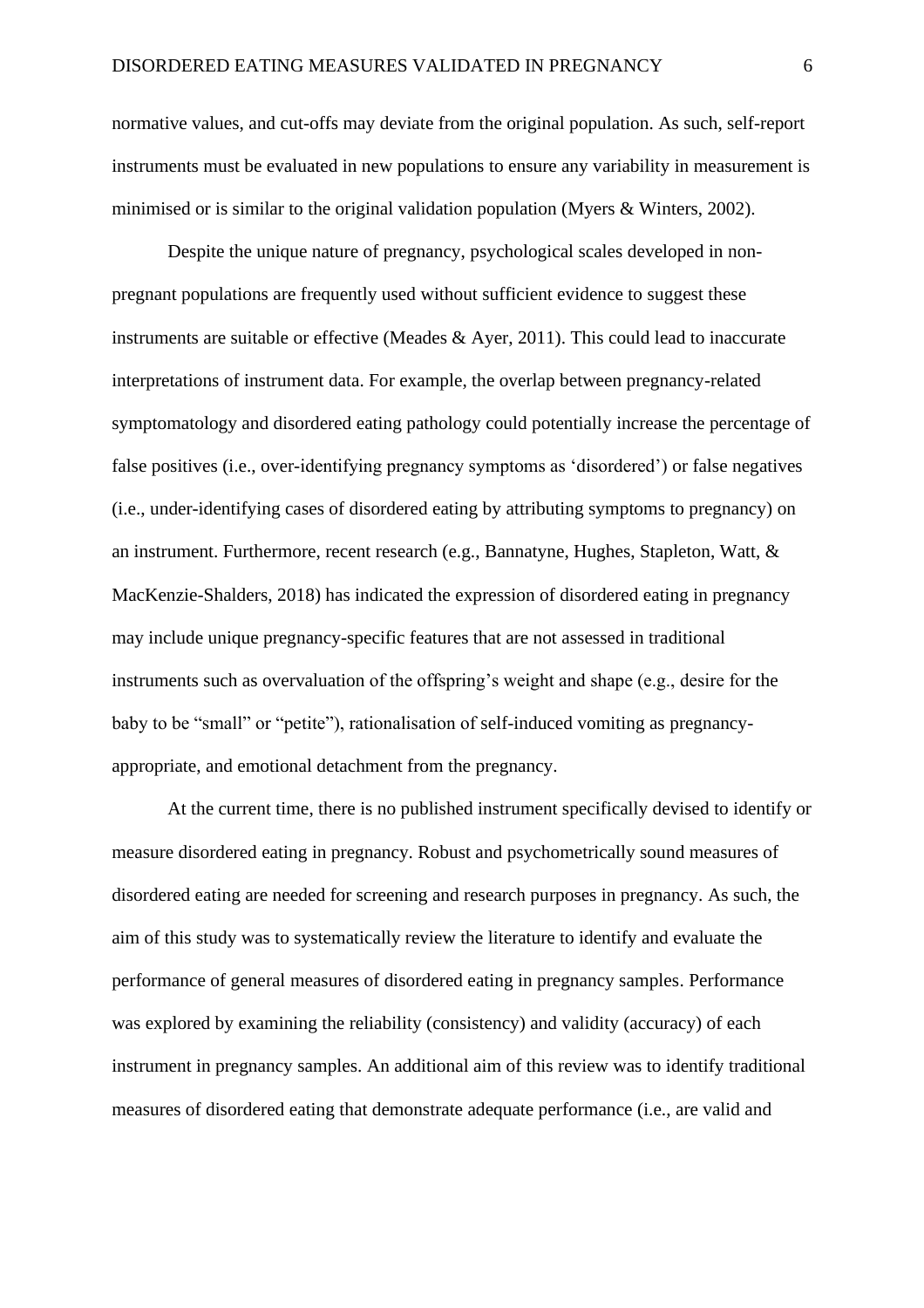reliable) in pregnancy, and those that require further validation in pregnancy. Performance adequacy was evaluated using a standardised tool.

#### **Method**

The Preferred Reporting Items for Systematic Reviews and Meta-Analyses (PRISMA; Moher, Alessando, Teszlaff, & Altman, 2009) statement was used as a methodological framework.

#### **Data Search**

A systematic search of the following electronic databases was undertaken from inception to 01 April 2019: Scopus (Elsevier), Medline (Ovid), PsycINFO (Ovid), Embase (Elsevier), ProQuest Dissertations and Theses, and the Cumulative Index to Nursing and Allied Health Literature (CINAHL). The following terms were used to conduct all searches: "eating disorder\* OR disordered eating OR inappropriate eating OR maladaptive eating OR problematic eating OR eating disturbance" AND "pregnan\* OR antenatal OR perinatal OR intrapartum OR maternity\*" AND "screen\* OR questionnaire OR scale OR instrument OR measure OR assessment OR tool". The reference lists of the included studies were also crossed checked and relevant citations were manually searched and entered. The primary researcher sought regular expert support from the Faculty Liaison Librarian regarding the search terms, search strategy, and relevant databases.

## **Eligibility Criteria**

Studies were included if they: (1) were published in English or an English translation was available; (2) the sample or subsample was pregnant at the time of data collection; (3) the reliability and/or validity of a disordered eating measure was examined (regardless of whether this was or was not the main aim of the study). In instances where different psychometric properties of a measure were assessed by more than one study using the same sample, both studies were included with a note indicating multiple use of a sample. Where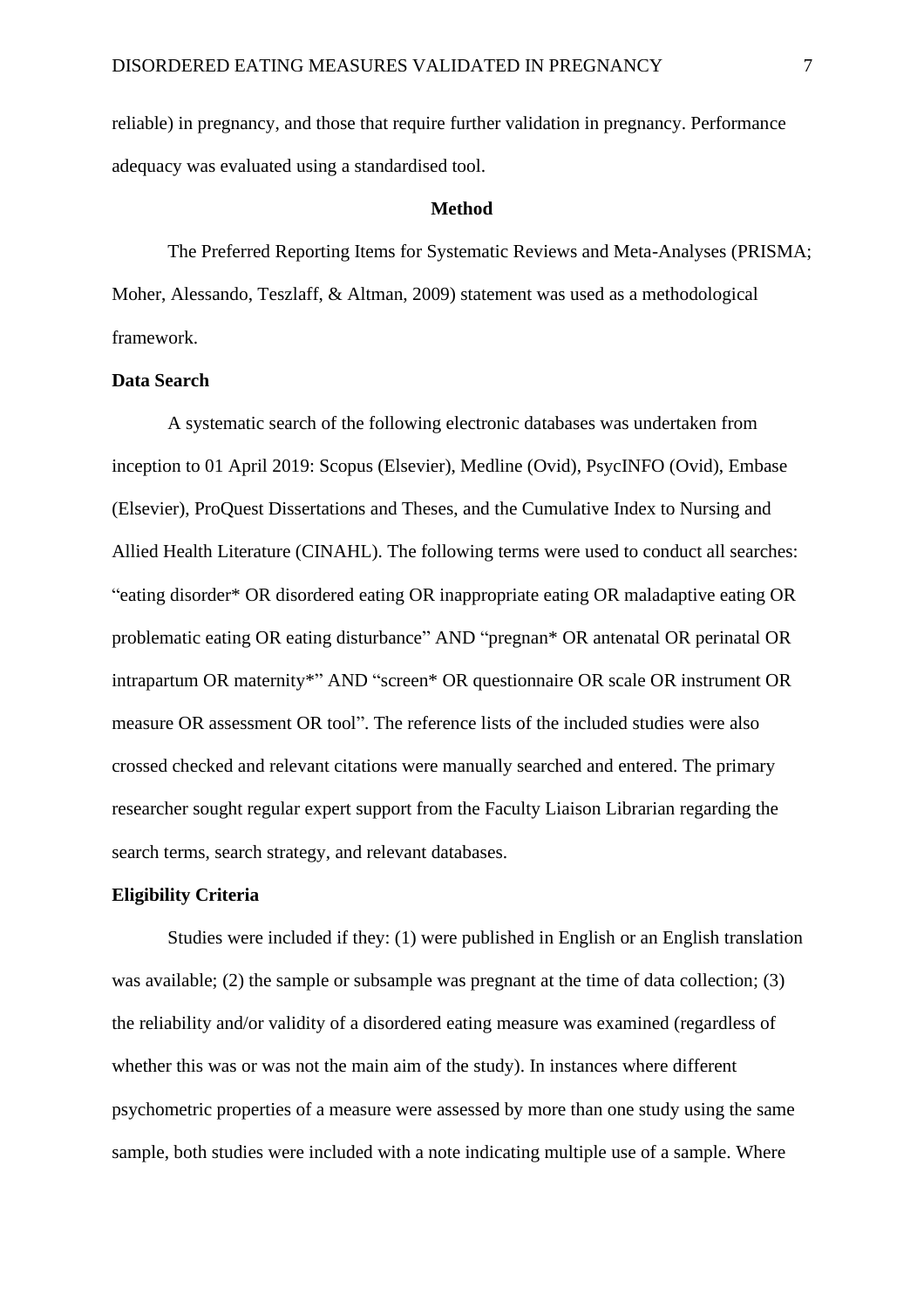the same psychometric property of a measure was reported by more than one publication using the same sample, only the first citation was included. Studies were excluded if the methodological design was inappropriate such as review articles, retrospective studies in the postnatal period, or longitudinal designs that evaluated the psychometric performance of a test from prepartum to postpartum, without any clear distinction between time points.

## **Study Selection**

Two reviewers (AB and EM) independently screened the titles and abstracts of all studies identified via the search strategy, followed by the full texts of relevant articles, using the eligibility criteria. Disagreements were resolved by consensus or by consulting with a third author (PS).

## **Data Extraction**

Two reviewers (AB and EM) independently extracted data from included studies. Information extracted included: author; year of publication; country where study occurred; study aim; study methodology (design & setting); sample characteristics; screening instrument used; psychometric properties reported from the sample (i.e., validity or reliability estimates), in addition to data quality and performance adequacy domains.

## **Data Quality**

The quality of included studies was assessed using a combined checklist based on the quality assessment of diagnostic accuracy studies (QUADAS; Whiting, Rutjes, Reitsma, Bossuyt, & Kleijnen, 2003) and a checklist developed by Mirza and Jenkins (2004). This modified checklist has been used in a previous systematic review examining the psychometric properties of anxiety measures in perinatal populations (Meades & Ayers, 2011). A modified checklist was required due to discipline-specific limitations associated with the QUADAS and standards for reporting diagnostic accuracy (STARD) statements (see Streiner, Sass, Meijer, & Furr, 2016). Based on Meades and Ayers (2011), quality criteria in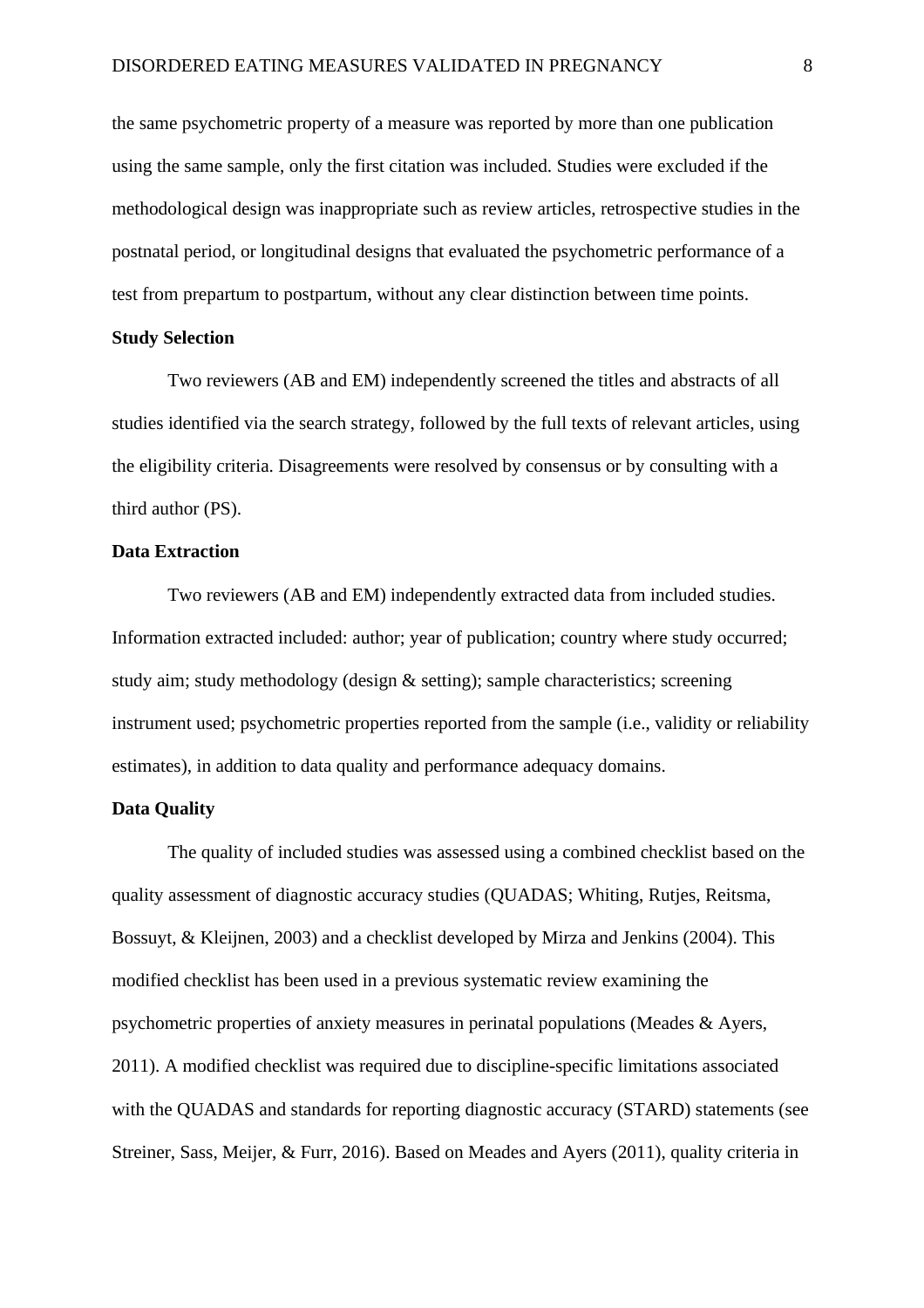the current study were assessed as present (score of 1) or absent (score of 0) on 11 dimensions: 1) explicit study aims, 2) adequate sample size and/or justification, 3) sample described in sufficient detail, 4) population representative of sample receiving test/measure in practice, 5) inclusion and exclusion criteria clearly stated, 6) use of appropriate reference standard, 7) reliability of measure reported, 8) validity of measure investigated and reported, 9) participant withdrawals and dropouts clearly explained, 10) adequate description of data, and 11) discussion of generalisability. The total number of points received for each study was summed, with quality scores for each study ranging from zero to 11. A score of eight or above was considered reasonable quality. A high level of inter-rater reliability was found for the quality coding (ICC = .95), and remaining disagreements were resolved by consensus.

Performance adequacy was evaluated using standardised criteria developed by Terwee et al. (2007), which considers the quality domains of validity, reliability, and responsiveness. The checklist consists of nine domains (see Table 1 for a description). Across each domain, studies receive either a rating of "+" if positively evaluated, a "?" for an intermediate evaluation, or a "–" for negative evaluation. A "0" is assigned when no information in that domain is available or reported in a study. To assist with the current review (i.e., determine whether general measures of disordered eating, which were developed and standardised in a non-pregnant population, are suitable for use in a pregnancy), the content validity domain was adjusted to include explicit mention of a process whereby an instrument's items were evaluated for appropriateness in a pregnancy context and any modifications were clearly detailed and explained. Similar to Burton et al. (2016), the reproducibility domain was adjusted to include test-retest correlations greater than .70, with means and standard deviations for both time points reported. This change was adopted to be consistent with the methods more frequently reported in ED literature. Unlike other quality appraisal tools, scores on the Terwee et al. (2007) performance adequacy criteria are not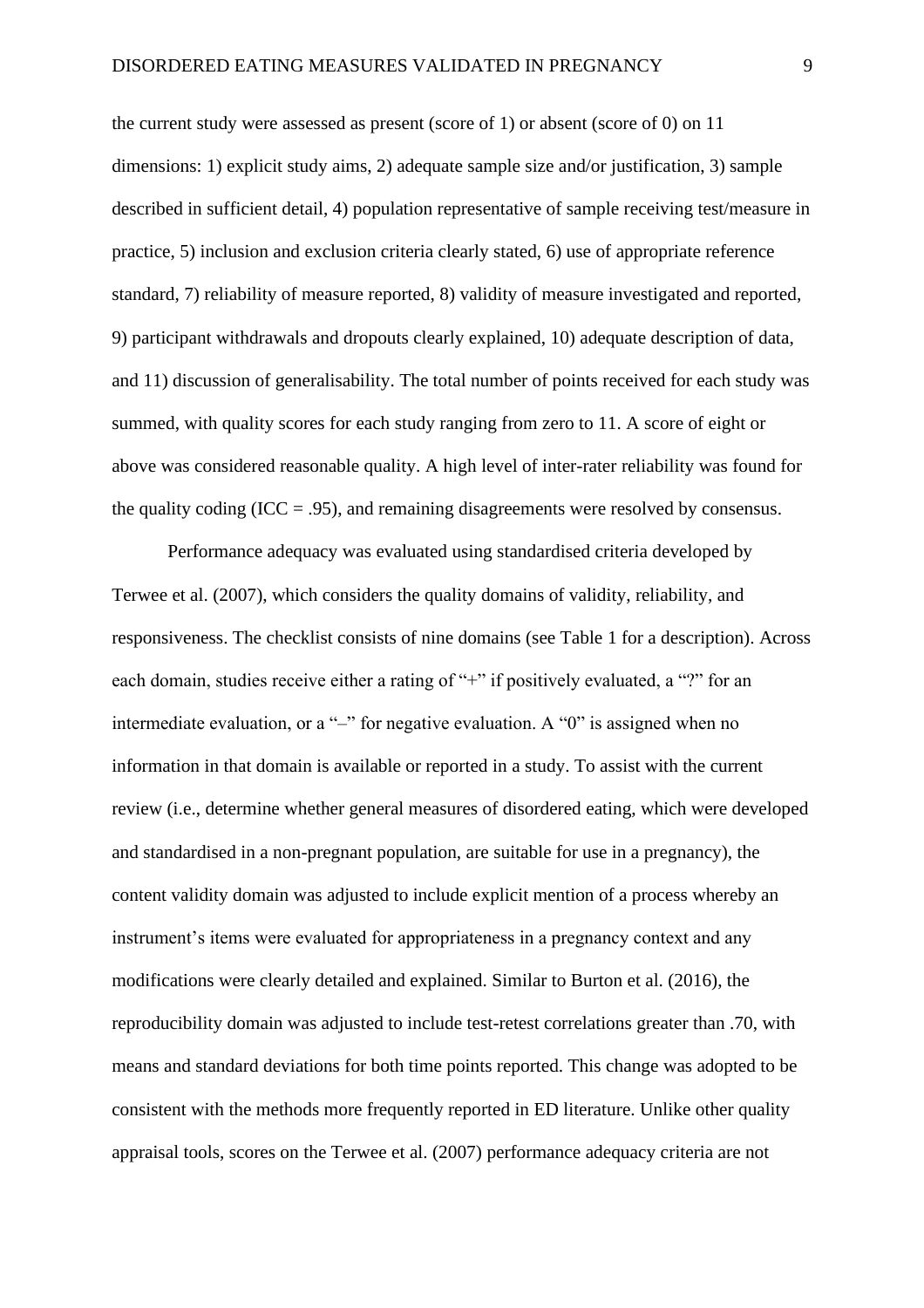summed into an overall quality score. Terwee et al. (2007) argue that an overall quality score would inaccurately suggest all measurement properties are equally weighted.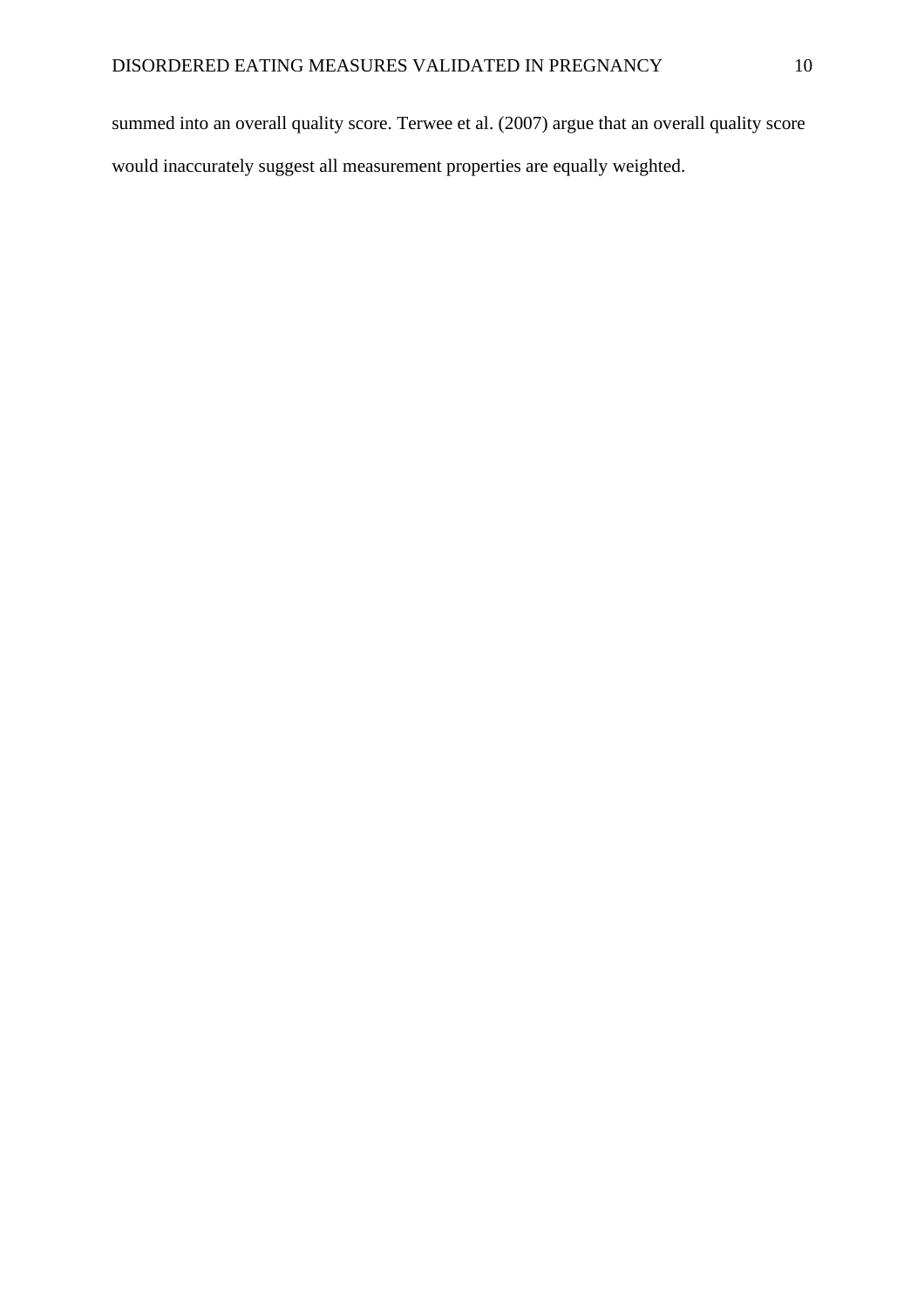# Table 1

## *Performance Adequacy/Quality Criteria from Terwee et al. (2007)*

| Property |                      | Definition                                                                                                                                                                          | Criteria of Adequacy <sup>a,b</sup>                                                                                                                                                                                                                                                                                                                                                                                                                            |
|----------|----------------------|-------------------------------------------------------------------------------------------------------------------------------------------------------------------------------------|----------------------------------------------------------------------------------------------------------------------------------------------------------------------------------------------------------------------------------------------------------------------------------------------------------------------------------------------------------------------------------------------------------------------------------------------------------------|
|          | Content validity     | The degree to which the content of an instrument<br>is an adequate reflection of the construct to be<br>measured in a particular context.                                           | (+) A clear description is provided of the measurement aim, the process for evaluating the suitability of<br>items in a pregnancy context, and any item modifications made are explicitly detailed<br>(?) A clear description of the above mentioned aspects is lacking OR doubtful design or method<br>(-) Description of the above-mentioned elements is lacking and there appears to be no consideration of<br>whether items are appropriate for pregnancy. |
|          | Internal consistency | The degree which items are intercorrelated, thus<br>measuring the same construct.                                                                                                   | (+) Factor analyses are performed on adequate sample (seven times the number of items) AND<br>Cronbach's $\alpha$ (s) between .70 and .95 for each subscale and/or total scale<br>(?) Cronbach's $\alpha$ (s) presented without factor analysis considered OR doubtful design or method<br>(-) Cronbach's $\alpha$ (s) < .70 or > .95 for each subscale and/or total scale<br>(0) No information found on internal consistency                                 |
| 3.       | Criterion validity   | The degree to which the scores of an instrument<br>are an adequate reflection of a "gold standard"                                                                                  | (+) Convincing argument that gold standard is "gold" AND correlation with gold standard is $\geq$ .70 OR<br>AUC is $> .70$<br>$(?) \geq .70$ correlation with gold standard OR AUC > .70 is presented without convincing argument that<br>gold standard is "gold" OR doubtful design or method<br>$(-)$ Correlation with gold standard < .70<br>(0) No information found on criterion validity                                                                 |
|          | Construct validity   | The degree to which scores on a questionnaire<br>relate to other measures in a manner consistent<br>with theoretically derived hypotheses concerning<br>the concepts being measured | (+) Explicitly tested for and at least 75% of the results are in the expected direction and size<br>(?) Doubtful design or method (e.g., not explicitly tested)<br>$(-)$ Less than 75% of results as expected<br>(0) No information found on construct validity                                                                                                                                                                                                |

*Notes*. MIC = minimal important changes; SDC = smallest detectable change; LOA = limits of agreement; ICC = intraclass correlation; AUC = area under the receiver operating characteristic curve;  $RR =$  responsiveness ratio;  $SD =$  standard deviation

 $a^{(+)}$  = positive rating; (?) = intermediate or indeterminate rating; (-) = negative rating; (0) = no information available.

 $\overline{b}$  Doubtful design or method = lacking clear description of the design or methods of study, sample size smaller than 50 participants (should be at least 50 in every [subgroup] analysis), or any important methodological weaknesses in the design or execution of the study.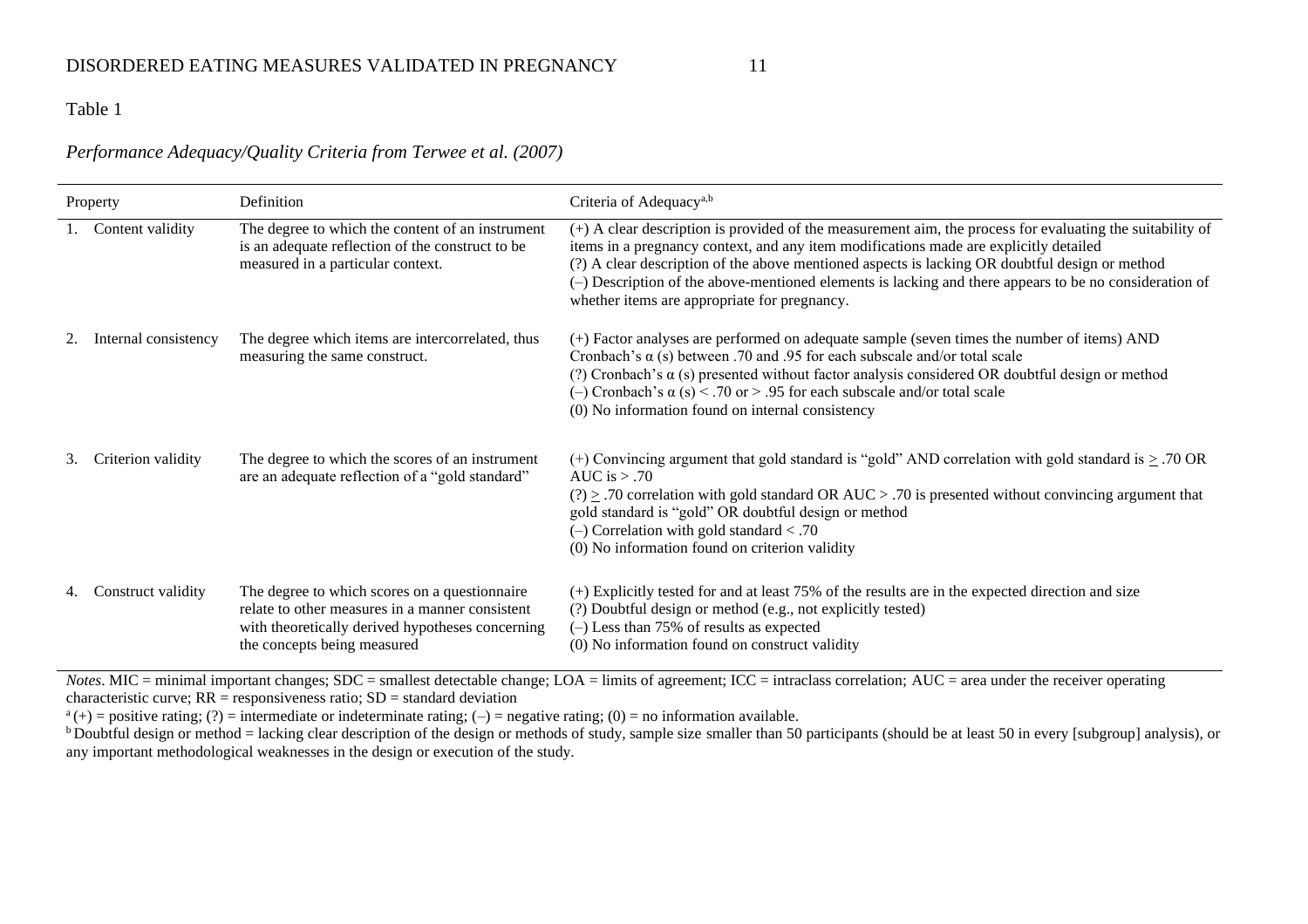## Table 1 (continued)

## *Performance Adequacy/Quality Criteria from Terwee et al. (2007)*

| Property |                                     | Definition                                                                                                                       | Criteria of Adequacy                                                                                                                                                                                                                                                                                                                            |
|----------|-------------------------------------|----------------------------------------------------------------------------------------------------------------------------------|-------------------------------------------------------------------------------------------------------------------------------------------------------------------------------------------------------------------------------------------------------------------------------------------------------------------------------------------------|
|          | 5. Reproducibility<br>5.1 Agreement | The extent to which the scores on repeated<br>measures are close to each other (absolute<br>measurement error)                   | $(+) r > .70$ and means and SD for both time points reported<br>(?) $r$ > .70; however, means and SD for both time points not reported<br>$(-) r < .70$ OR doubtful design or method (e.g., time interval not mentioned)<br>(0) No information found on agreement                                                                               |
|          | 5.2 Reliability                     | The extent to which patients can be distinguished<br>from each other, despite measurement errors<br>(relative measurement error) | (+) <i>t</i> -tests, ICC, or weighted $\kappa \geq .70$<br>(?) Doubtful design or method (e.g., time interval not mentioned, or less valid measures used)<br>(-) <i>t</i> -tests, ICC, or weighted $\kappa$ < .70<br>(0) No information found on reliability                                                                                    |
| 6.       | Responsiveness                      | The ability of an instrument to detect clinically<br>important changes over time in the construct to be<br>measured              | (+) Treatment program outlined and longitudinal expected changes presented and 75% of results are as<br>expected OR SDC < MIC OR MIC outside of LOA or $RR > 1.96$ or $AUC > .70$<br>(?) Doubtful design or method<br>(-) SDC, SDC > MIC, or MIC equals or inside LOA or RR < $1.96$ or AUC < .70<br>(0) No information found on responsiveness |
| 7.       | Floor and ceiling<br>effects        | The number of respondents who achieved the<br>lowest or highest possible score                                                   | $(+)$ < 15% of respondents achieved the highest or lowest possible scores<br>(?) Doubtful design or method<br>$(-)$ > 15% of respondents achieved the highest or lowest possible scores<br>(0) No information found on floor and ceiling effects                                                                                                |
| 8.       | Interpretability                    | Degree to which one can assign qualitative<br>meaning to an instrument's quantitative scores or<br>change in scores.             | (+) Mean and SD scores presented for at least four relevant subgroups of patients and MIC defined<br>(?) Doubtful design or method (e.g., data provided on less than four subgroups or MIC not defined)<br>(0) No information found on interpretation                                                                                           |

*Notes*. MIC = minimal important changes; SDC = smallest detectable change; LOA = limits of agreement; ICC = intraclass correlation; AUC = area under the receiver operating characteristic curve;  $RR =$  responsiveness ratio;  $SD =$  standard deviation

 $a^{(+)}$  = positive rating; (?) = intermediate or indeterminate rating; (-) = negative rating; (0) = no information available.

<sup>b</sup> Doubtful design or method = lacking clear description of the design or methods of study, sample size smaller than 50 participants (should be at least 50 in every [subgroup] analysis), or any important methodological weaknesses in the design or execution of the study.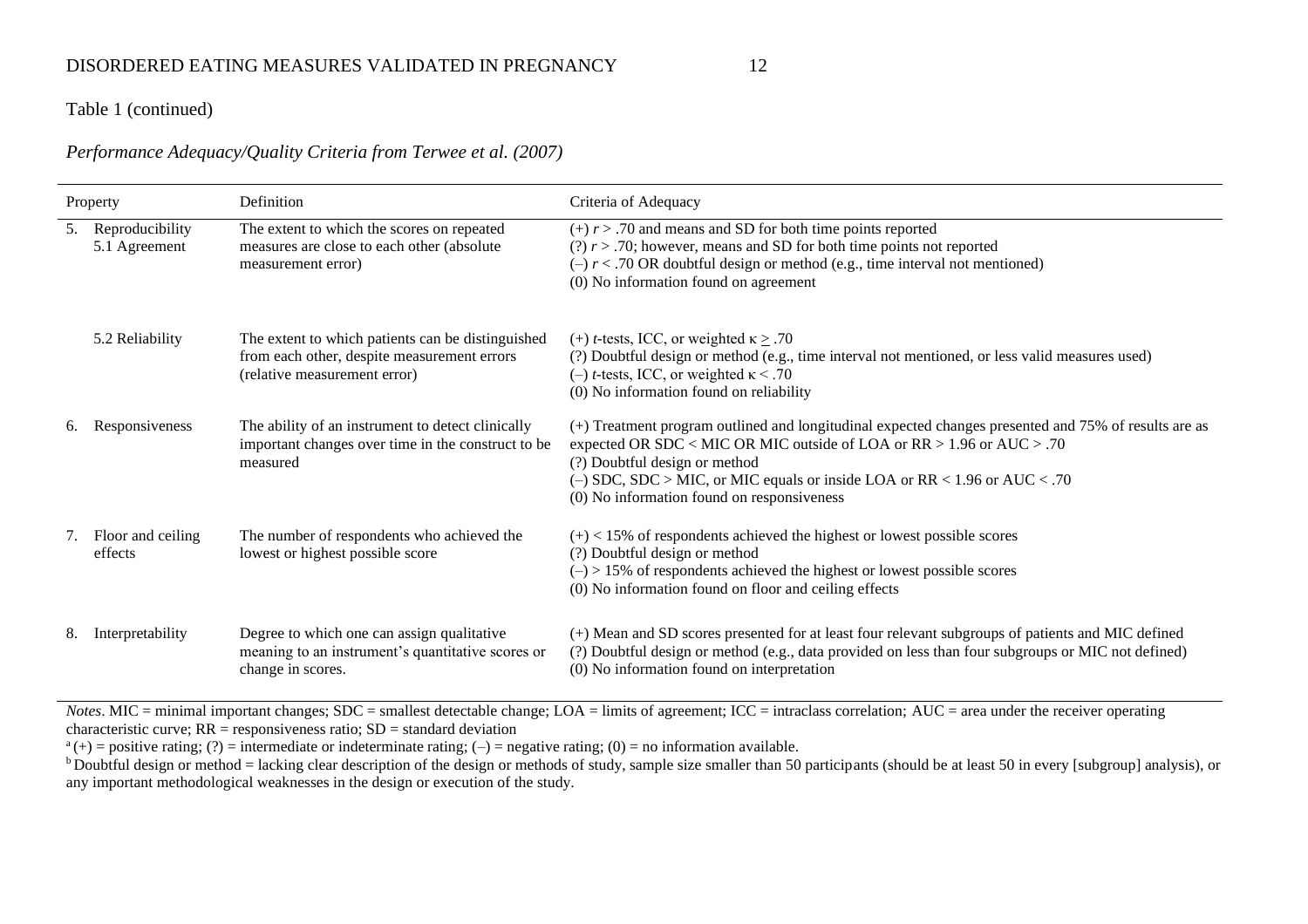#### **Results**

## **Results of the Search Strategy and Study Selection**

The literature search yielded 1724 potentially relevant citations. A total of 1047 citations remained after removal of all duplicates. These 1047 citations were title and abstract screened, with 151 full text articles assessed for eligibility. After assessment of the full-text articles, 8 citations were included and 142 were excluded. The main reason for exclusion of full-text articles was psychometric properties of utilised measures not being explored or reported. In one case (e.g., Crow et al., 2008), inter-rater reliability was reported; however, the longitudinal nature of the study meant reliability estimates were inclusive of pre-partum, intra-partum, and postpartum, rather than pregnancy alone. Other common reasons were ineligible study designs (e.g., review articles or retrospective studies in the postnatal period) or studies where standardised ED measures had not been employed. The PRISMA flowchart of the article selection process can be seen in Figure 1. The data were managed and stored using Covidence (Veritas Health Innovation, 2018), an electronic systematic review platform.

### **Characteristics of Included Studies**

Eight publications based on seven studies were included in this systematic review, with 1642 participants. The date range was 2005 to 2017. Country breakdown of the studies was as follows: United States  $(n = 3)$ , Hong Kong  $(n = 1)$ , Sweden  $(n = 1)$ , Pakistan  $(n = 1)$ , Portugal  $(n = 1)$ , and Iran  $(n = 1)$ . All studies utilised cross-sectional designs. Sample sizes ranged from 39 to 426. Ages ranged from 15 to 42 years. Most were of reasonable quality with six (75%) of the eight publications obtaining a score of eight or more on the quality assessment.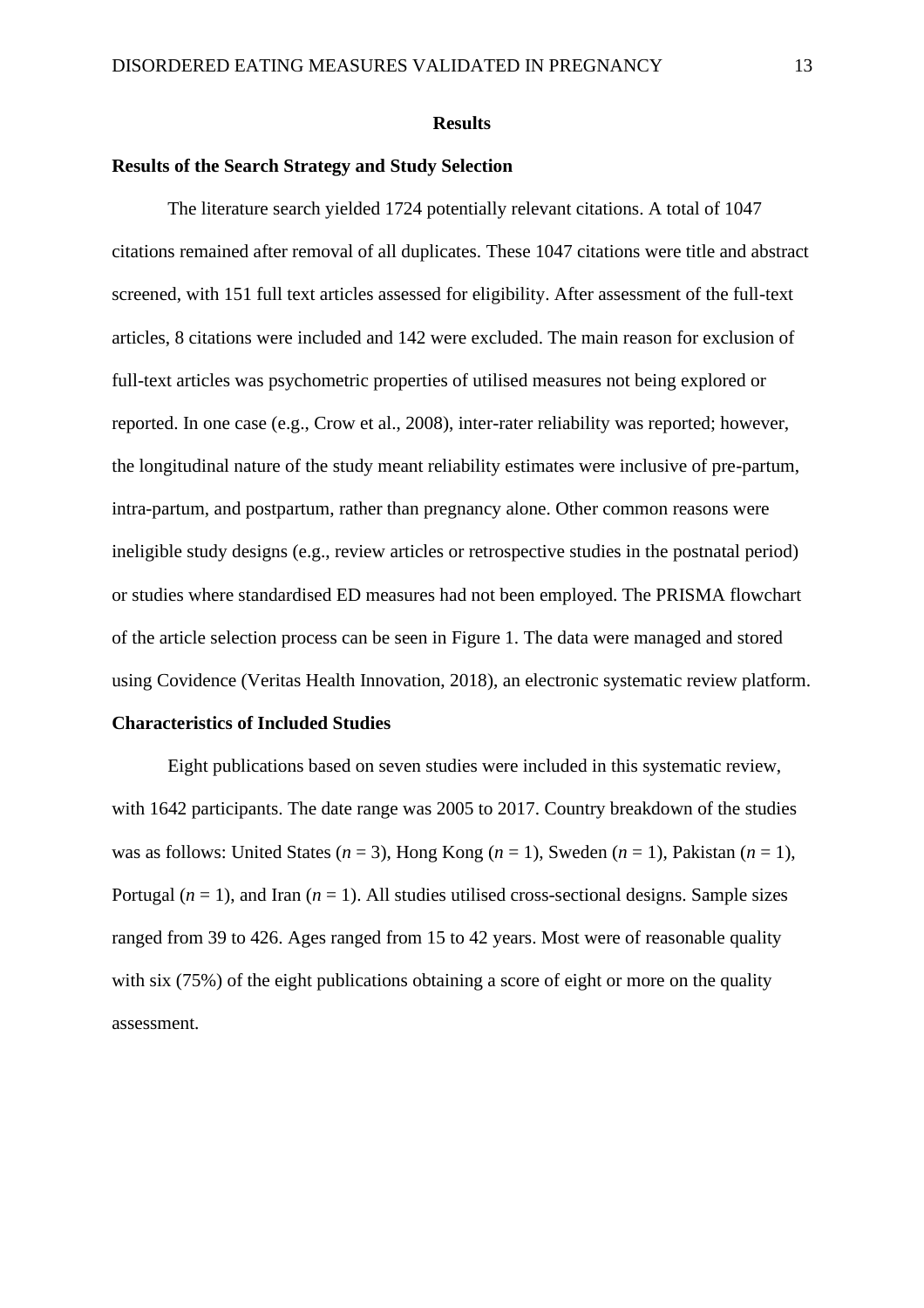

*Figure 1.* PRISMA article selection flowchart.

Of the eight publications included, only two studies had the aim of assessing the psychometric properties of the employed instruments/measures in a pregnancy sample (Emery et al., 2017; Pettersson et al., 2016). The other six studies reported psychometric information when providing a methodological description of an instrument, as a routine descriptive statistic, and/or indirectly in a correlation coefficient matrix with no explicit explanation. Only two studies assessed validity. One study assessed construct validity (Pettersson et al., 2016), another provided details of discriminant (divergent) validity (Mohamadirizi et al., 2015). No studies assessed criterion-related validity. Seven studies reported reliability, with six reporting internal consistency (Emery et al., 2017; Gonçalves et al., 2015; Lai et al., 2005; Mohamadirizi et al., 2015; Sohail & Muazzam, 2012; Tremblay,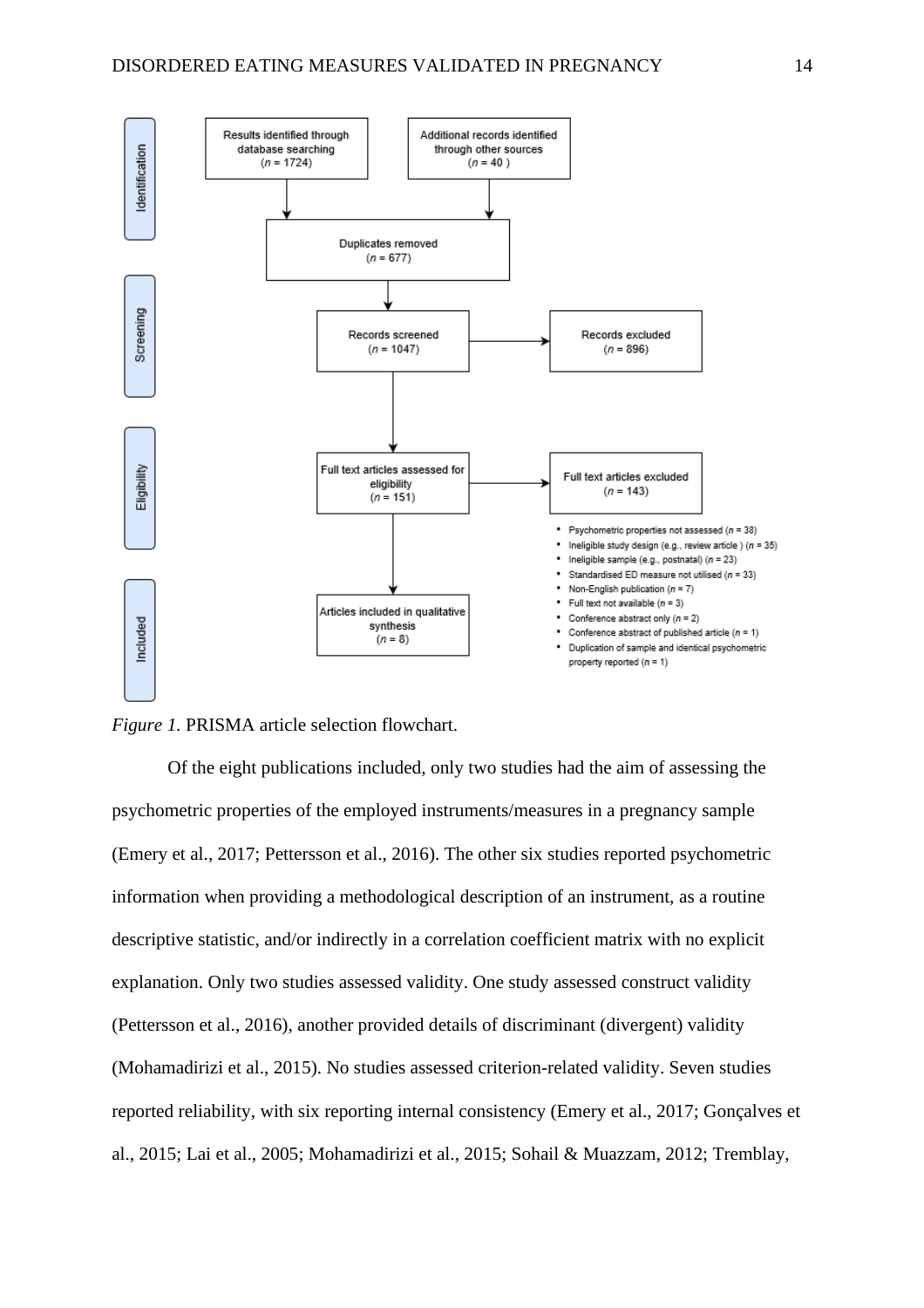2015). One study reported inter-rater reliability (Kolko et al., 2017). The heterogeneity of the studies and inconsistent psychometric data reported precluded any scope for meta-analysis in this review. Table 2 presents an overview of the included studies.

#### **Psychometric Instruments Identified**

Although 16 psychometric instruments that had been used in pregnancy samples were identified during the full-text review process, only four had psychometric information available, including three different self-report instruments: the Eating Disorder Examination Questionnaire (EDE-Q; Fairburn & Beglin, 1994, 2008), the Eating Disorder Inventory-2 (EDI-2; Garner, 1991), and the Disordered Eating Behaviour Scale (DEBS; Muazzam & Khalid, 2011); and one semi-structured clinical interview known as the Eating Disorder Examination (EDE; Cooper & Fairburn, 1987).

## **Assessment of Psychometric Performance**

For each instrument, the psychometric properties reported in the nine publications were assessed using the Terwee et al. (2007) performance appraisal tool. The cumulated results of this evaluation for each instrument are presented in Table 3. Of the four instruments, two did not receive any positive ratings, while two instruments received a positive rating in only one of the nine domains. A description of each measure is detailed following the table, including a summary of the reported psychometric properties in pregnancy samples.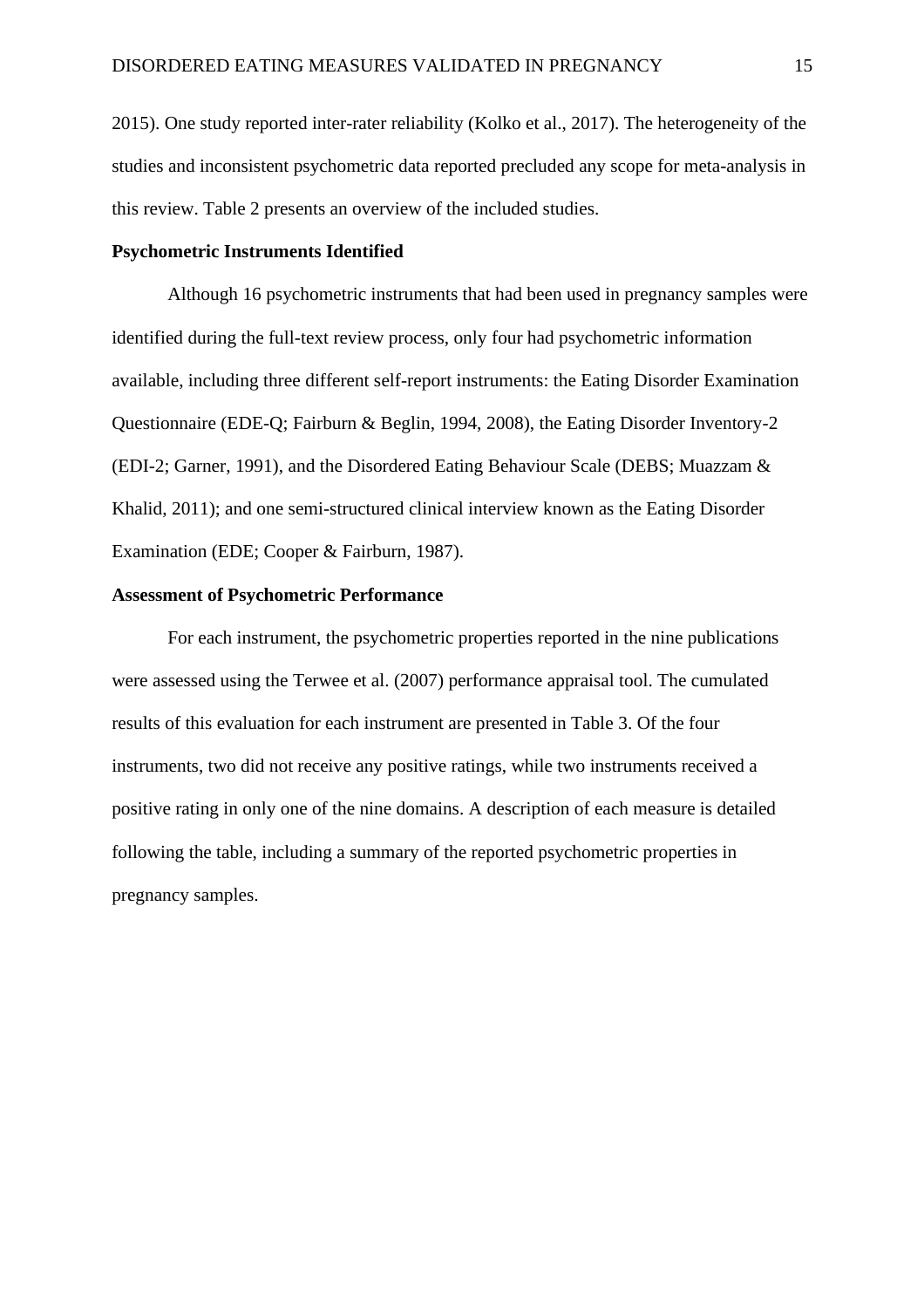Table 2

## *Overview of Included Studies*

| Article citation        | $($ # $)$ | Country      | $\cal N$ | Setting         | Sample description<br>$(M \pm SD)$                                                                                                                                                       | Instrument                   | Validity<br>reported | Reliability<br>reported | Quality<br>score |
|-------------------------|-----------|--------------|----------|-----------------|------------------------------------------------------------------------------------------------------------------------------------------------------------------------------------------|------------------------------|----------------------|-------------------------|------------------|
| Lai et al. (2005)       |           | Hong<br>Kong | 359      | Primary<br>care | Age $(29.00 \pm 4.78)$<br>Gestation $(28.66 \pm 9.20)$<br>Trimester<br>$10\%$ 1 <sup>st</sup> trimester<br>$20\%$ 2 <sup>nd</sup> trimester<br>70% 3rd trimester<br>$BMI - not reported$ | $EDI-2$<br>(self report)     |                      | Internal<br>consistency | 10               |
| Sohail & Muazzam (2012) | 2         | Pakistan     | 300      | Primary<br>care | Age $(25.78 \pm 2.55)$<br>Trimester<br>33.3% 1 <sup>st</sup> trimester<br>33.3% 2 <sup>nd</sup> trimester<br>33.3% 3 <sup>rd</sup> trimester<br>$BMI - not reported$                     | <b>DEBS</b><br>(self report) |                      | Internal<br>consistency | 8                |

*Note*.  $\pm$  = standard deviation; EDI-2 = Eating Disorder Inventory-2; DEBS = Disordered Eating Behaviour Scale; EDE-Q = Eating Disorder Examination Questionnaire; EDE = Eating Disorder Examination.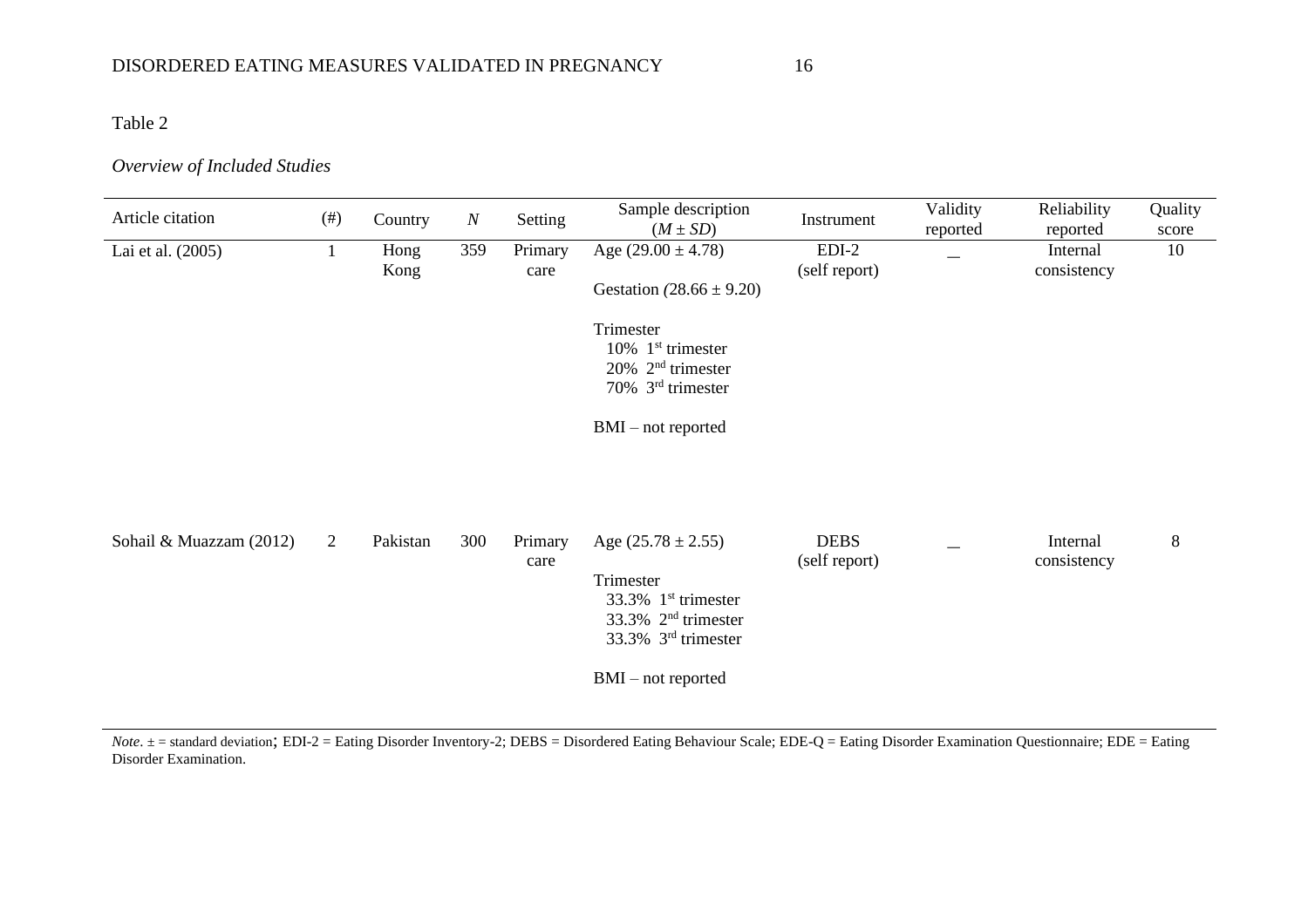# DISORDERED EATING MEASURES VALIDATED IN PREGNANCY 17

Table 2 (continued)

# *Overview of Included Studies*

| Article citation                                                                                                                                                                                      | #)             | Country                 | $\cal N$ | Setting         | Sample description<br>$(M \pm SD)$                                                                                                                                | Instrument             | Validity<br>reported        | Reliability<br>reported | Quality<br>score |
|-------------------------------------------------------------------------------------------------------------------------------------------------------------------------------------------------------|----------------|-------------------------|----------|-----------------|-------------------------------------------------------------------------------------------------------------------------------------------------------------------|------------------------|-----------------------------|-------------------------|------------------|
| Mohamadirizi et al. (2015)                                                                                                                                                                            | $\mathfrak{Z}$ | Iran                    | 213      | Primary<br>care | Age $(24.12 \pm 4.40)$<br>Gestation $(33.84 \pm 3.90)$<br>BMI $(23.22 \pm 4.60)$                                                                                  | EDE-Q<br>(self-report) | Discriminant /<br>Divergent | Internal<br>consistency | $\overline{7}$   |
| Tremblay (2015)                                                                                                                                                                                       | $\overline{4}$ | United<br><b>States</b> | 39       | Community       | Age $(26.90 \pm 5.12)$<br>Gestation $(28.10 \pm 6.51)$<br>Trimester<br>53.8% 2 <sup>nd</sup> trimester<br>46.2% 3 <sup>rd</sup> trimester<br>$BMI - not reported$ | EDE-Q<br>(self-report) |                             | Internal<br>consistency | 8                |
| Gonçalves et al. (2015)<br>Note. EDI-2 = Eating Disorder Inventory-2; DEBS = Disordered Eating Behaviour Scale; EDE-Q = Eating Disorder Examination Questionnaire; EDE = Eating Disorder Examination. | 5              | Portugal                | 105      | Primary<br>care | Age ( $M = 29.95$ years)<br>Trimester<br>100% 3rd trimester<br>BMI $(M = 28.77)$                                                                                  | EDE-Q<br>(self-report) |                             | Internal<br>consistency | 6                |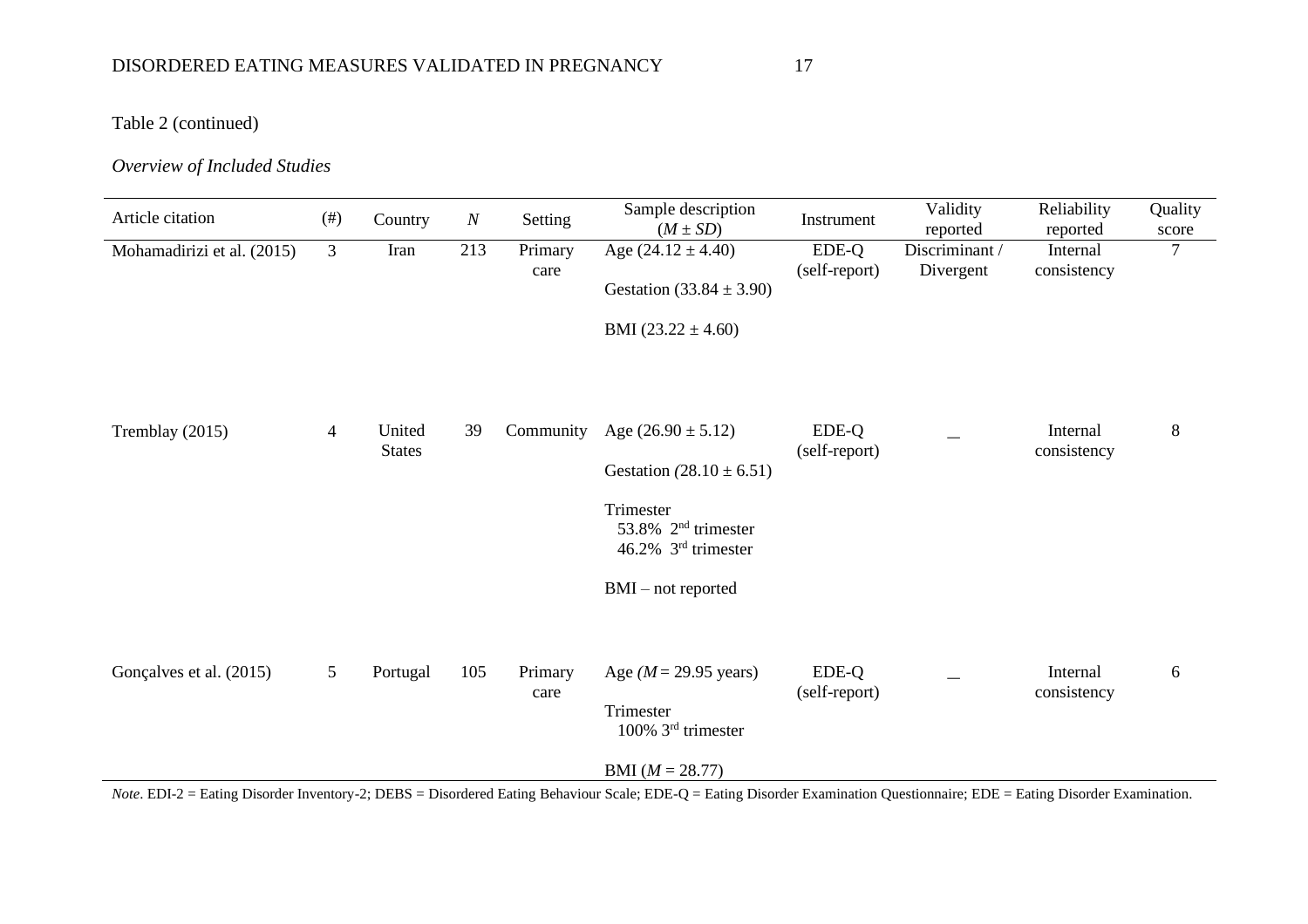Table 2 (continued)

# *Overview of Included Studies*

| Article citation                                                                                                                                  | $($ # $)$ | Country                 | N   | Setting                                                                | Sample description<br>$(M \pm SD)$                                                                                                          | Instrument                                        | Validity<br>reported  | Reliability<br>reported    | Quality<br>score |
|---------------------------------------------------------------------------------------------------------------------------------------------------|-----------|-------------------------|-----|------------------------------------------------------------------------|---------------------------------------------------------------------------------------------------------------------------------------------|---------------------------------------------------|-----------------------|----------------------------|------------------|
| Pettersson et al. (2016)                                                                                                                          | 6         | Sweden                  | 426 | Primary care                                                           | Age $(32.50 \pm 4.60)$<br>Trimester<br>100% $1st$ trimester<br>$(10-12$ weeks)                                                              | EDE-Q<br>(self-<br>report)                        | Construct<br>validity | Internal<br>consistency    | 8                |
| Emery et al. $(2017)$                                                                                                                             | $\tau$    | United<br><b>States</b> | 129 | Community                                                              | Age $(27.25 \pm 5.48)$<br>Gestation (14.18 $\pm$<br>2.15)<br>Trimester<br>100% $1st$ trimester<br>$(12-20$ weeks)<br>BMI $(34.38 \pm 6.98)$ | <b>EDE</b><br>Pregnancy<br>Version<br>(interview) |                       | Internal<br>consistency    | 8                |
| Kolko et al. (2017)<br>$(note - Kolko et al., 2018 was$<br>not included as it reported the<br>same psychometric property from<br>the sample same) | 8         | United<br><b>States</b> | 200 | Same sample<br>as Emery et<br>al. $(2017)$ w<br>71 additional<br>cases | Age $(27.67 \pm 5.53)$<br>Gestation (15.32 $\pm$<br>2.40)<br>BMI $(34.14 \pm 7.23)$                                                         | <b>EDE</b><br>Pregnancy<br>Version<br>(interview) |                       | Inter-rater<br>reliability | 8                |

*Note*.  $\pm$  = standard deviation; EDI-2 = Eating Disorder Inventory-2; DEBS = Disordered Eating Behaviour Scale; EDE-Q = Eating Disorder Examination Questionnaire; EDE = Eating Disorder Examination.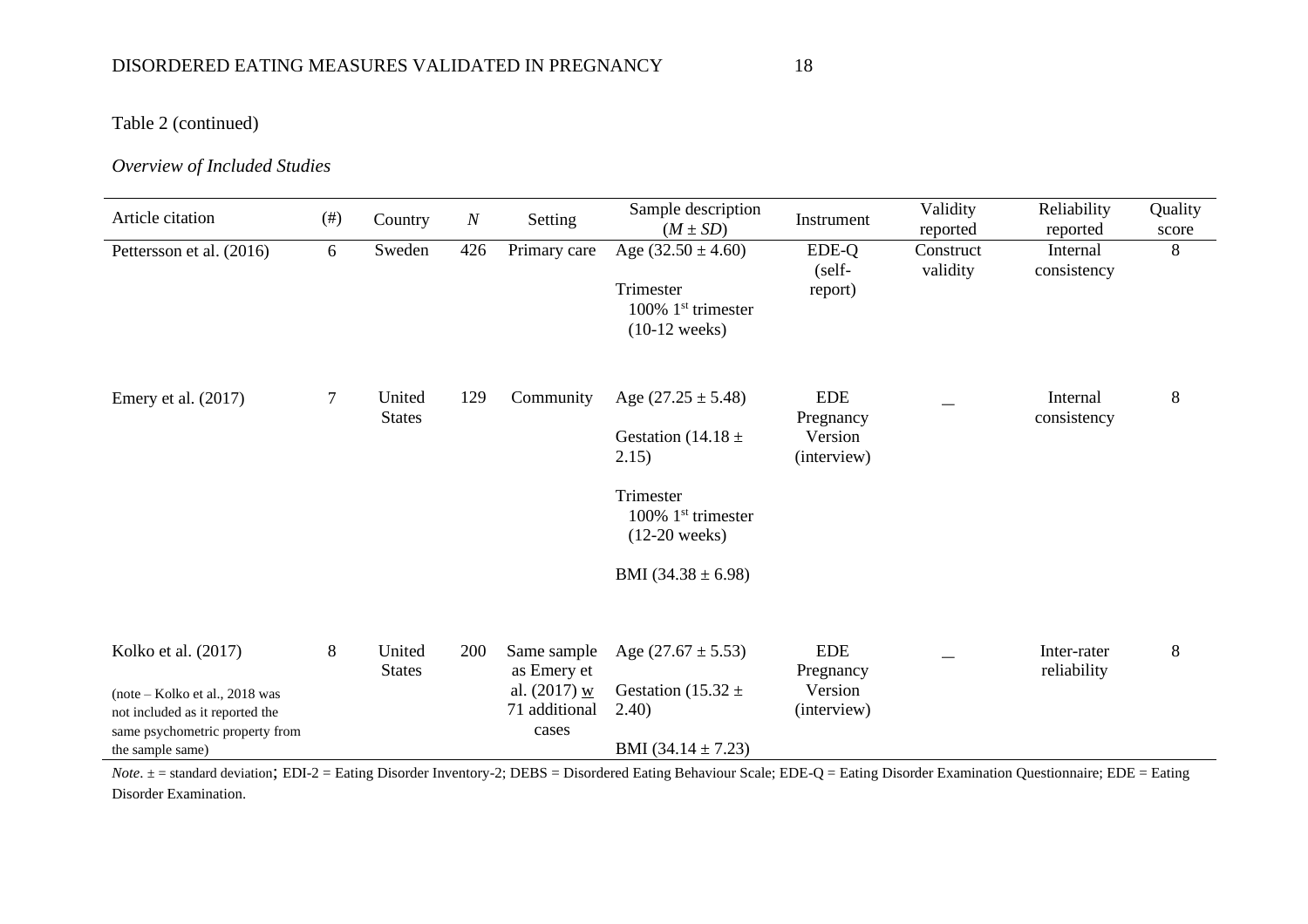#### Table 3

|                                | <b>EDE</b>   | EDE-Q | $EDI-2$       | <b>DEBS</b> |
|--------------------------------|--------------|-------|---------------|-------------|
| Content validity               |              |       |               |             |
| Internal consistency           | $\mathbf{0}$ | ┿     |               | റ           |
| Criterion validity             | 0            | O     |               | $\theta$    |
| Construct validity             | 0            | O     | $\mathcal{O}$ | $\theta$    |
| Reproducibility<br>(agreement) | $\mathbf{0}$ | O     | $\theta$      | $\theta$    |
| Reproducibility (reliability)  | $^{+}$       | 0     | $\theta$      | $\theta$    |
| Responsiveness                 | 0            | U     |               | $\theta$    |
| Interpretability               |              |       |               |             |

*Assessment of Psychometric Performance Using the Terwee et al. (2007) Criteria*

*Note*. EDE = Eating Disorder Examination (clinical interview). EDE-Q = Eating Disorder Examination Questionnaire (self report). EDI-2 = Eating Disorder Inventory-2 (self report). DEBS = Disordered Eating Behaviour Scale (self report).

*EDE***.** The EDE is a semi-structured interview that provides a comprehensive assessment of core ED psychopathology. The instrument was developed and validated for use with non-pregnant adults. The EDE consists of 28 items, of which 22 assess core ED symptomatology. These 22 items assess four main areas/subscales: dietary restraint (5 items), eating concern (5 items), weight concern (5 items), and shape concern (8 items) over the previous 28 days. Each item has a number of prompts for the clinician to elicit greater information. As such, the number of questions asked to obtain sufficient information for item scoring is often much higher. A clinician rates the frequency or intensity of each item on 7 point Likert scales (0 = *feature was absent* to 6 = *feature was present every day* or *to an extreme degree*). Items within each subscale are summed and averaged to provide subscale scores. Summing and averaging the four subscale scores creates a global score. Higher scores are indicative of greater ED-related symptomatology. An additional six items provide information on key behavioural features of EDs in terms of number of episodes of the behaviour and in some instances number of days on which the behaviour has occurred.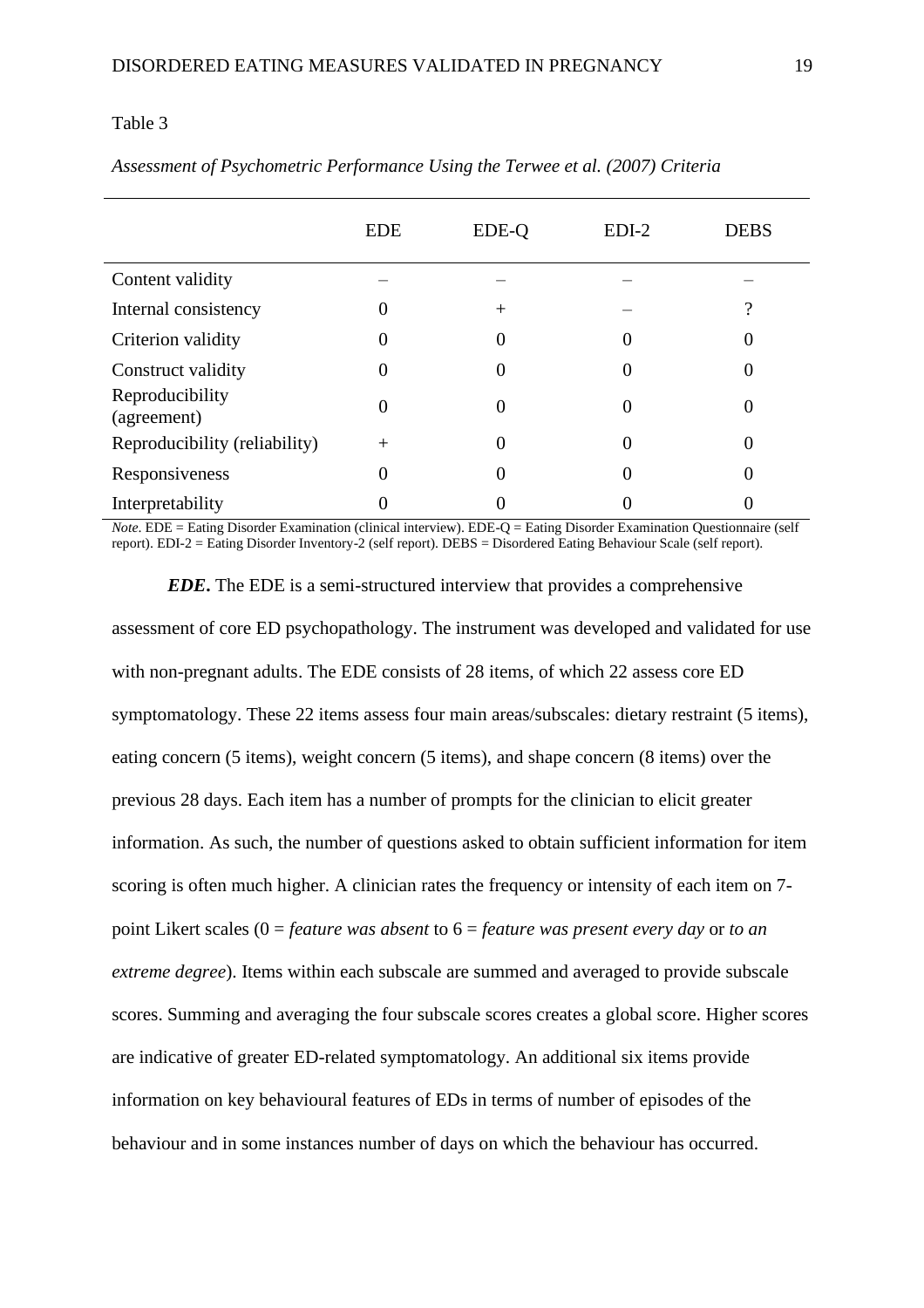Responses to the EDE items are commonly mapped to the DSM criteria to determine whether a diagnosis of an ED is present or not. Administration of the EDE takes between 45 and 90 minutes (Fairburn, Cooper, & O'Connor, 2008). Clinicians must be trained in administration of the EDE to ensure a comprehensive understanding of the concepts being addressed and rules governing scoring.

The EDE has strong psychometric properties in non-pregnant adult populations and is widely regarded as the "gold standard" instrument in the assessment and diagnosis of EDs (Berg et al., 2012). Two studies included in this review (Emery et al., 2017; Kolko et al., 2017) explored the reliability of a pregnancy-modified EDE in a sample of pregnant women who were overweight or obese. Both studies were derived from the same sample. Three major modifications were made to create the EDE pregnancy version (EDE-PV), including a change in the time periods assessed and removal of two items due to a lack of relevance in the context of pregnancy (e.g., loss of menstruation, desire for flat stomach). Emery et al. (2017) revealed the EDE-PV global scale had a less than adequate internal consistency in a pregnancy sample ( $\alpha = .65$ ). Questionable internal consistency estimates were also revealed for three of the four EDE-PV subscales: dietary restraint ( $\alpha$  = .67), shape concern ( $\alpha$  = .65), and weight concern ( $\alpha$  = .59). Due to excessive skewness on the eating concern subscale, Cronbach's alpha was not calculated. Inter-rater reliability of the EDE-PV was found to be high (ICC = .89) when assessing the intensity and frequency of loss of control over eating (Kolko et al., 2017). The validity of the EDE in pregnancy was not assessed in any available studies.

*EDE-Q***.** The EDE-Q is a self-report derivative of the EDE interview (Fairburn & Beglin, 1994), which provides a brief and comprehensive assessment of core ED psychopathology. The instrument was developed in a non-pregnant population. The EDE-Q consists of 28 items, of which 22 assess core ED symptomatology. These 22 items assess four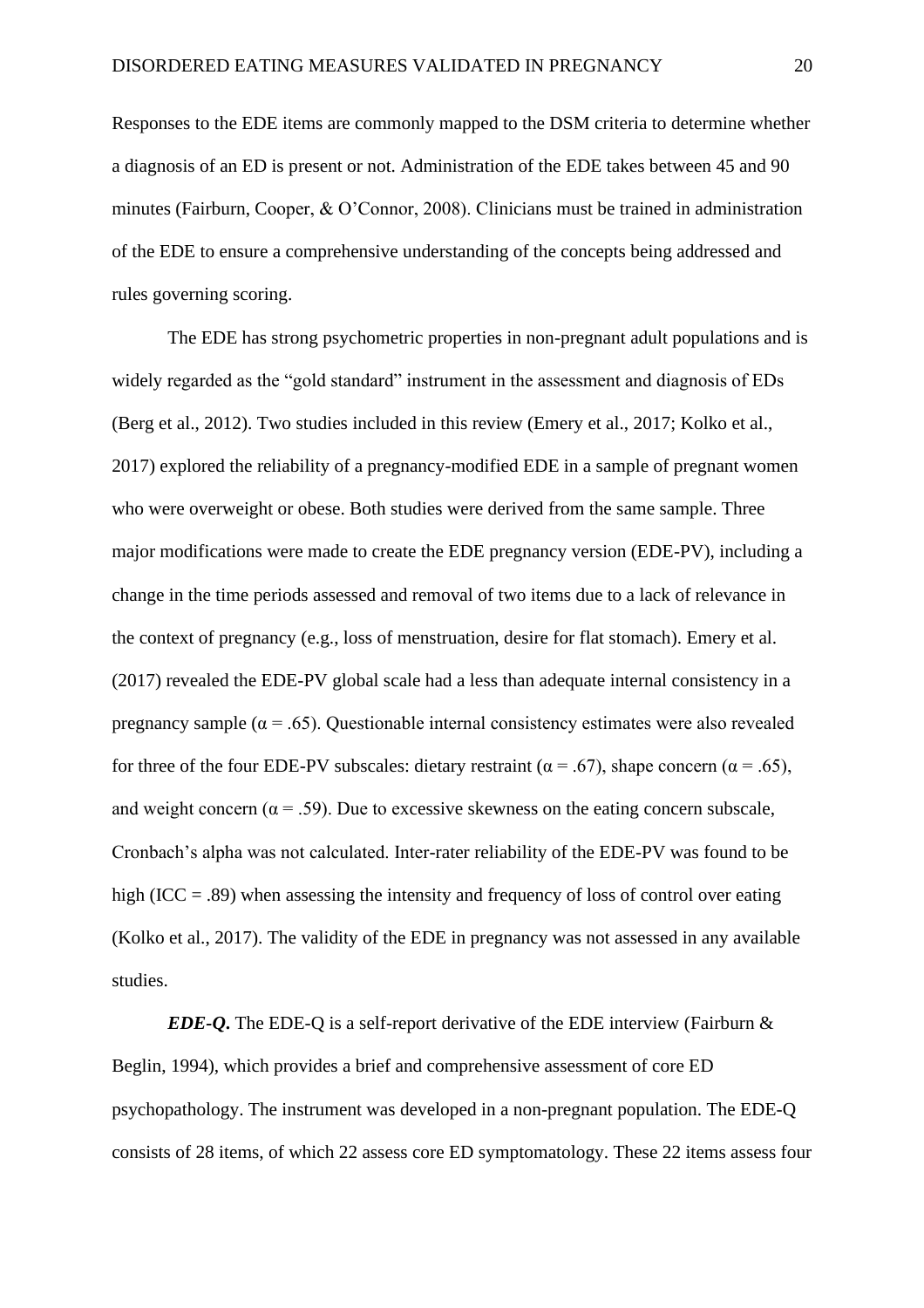main areas/subscales: dietary restraint (5 items), eating concern (5 items), weight concern (5 items), and shape concern (8 items) over the previous 28 days. The frequency or intensity of each item is rated on 7-point Likert scales (0 = *feature was absent* to 6 = *feature was present every day* or *to an extreme degree*). Items within each subscale are summed and averaged to provide subscale scores. Summing and averaging the four subscale scores creates a global score. Higher scores are indicative of greater ED symptomatology. Various clinical cut-offs have been used in non-pregnant samples, ranging from  $> 2.30$  (Mond et al., 2004) to  $> 4.00$ (Giovazolias et al., 2013; Kelly, Cotter, & Mazzeo, 2012; Penelo et al., 2013). A cut-off of  $>$ 2.80 has demonstrated optimal sensitivity and specificity in non-pregnant samples (Mond et al., 2008). The EDE-Q is considered a psychometrically sound instrument in a non-pregnant context, demonstrating good reliability and validity across a range of non-pregnant samples (see Berg et al., 2012, for a review).

Three studies in the current systematic review suggested the EDE-Q global scale had excellent internal consistency in pregnancy samples with Cronbach coefficient alphas ranging from .91 (Gonçalves et al., 2015; Mohamadirizi et al., 2015) to .95 (Tremblay, 2015). Internal consistency estimates for the four subscales scores were also strong based on Gonçalves et al. (2015) and Mohamadirizi et al. (2015): weight concern ( $\alpha$  = .91), shape concern ( $\alpha$  = .89), eating concern ( $\alpha$  = .68 to .90), and restraint ( $\alpha$  = .82 to .91). Pettersson et al. (2016) examined the factorial validity of the EDE-Q in a pregnancy sample. Results did not support the theorised four-factor structure of the EDE-Q, favouring a three-factor structure instead.

Results of Pettersson et al. (2016), which examined the EDE-Q using exploratory factor analysis (EFA), revealed a three-factor (as opposed to the original four-factor) model was the most appropriate fit for the pregnancy sample. The three factors were labelled as: (1) dissatisfaction with shape and weight, (2) eating concern and restraint, and (3) importance of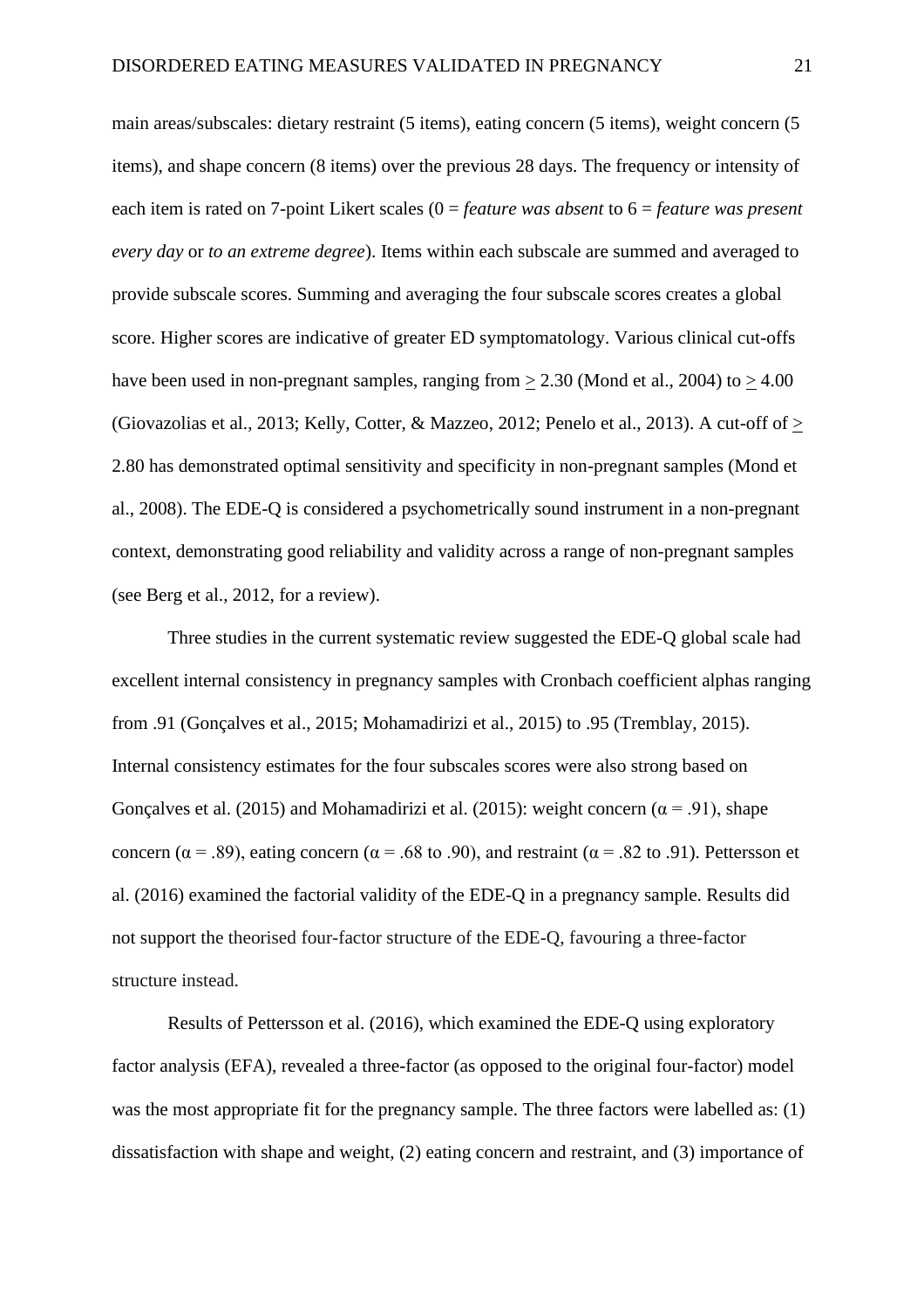shape and weight. At least three of the EDE-Q items were also found to have low factor loadings (i.e., below .40) on all three factors, indicating these items were not suited to pregnancy. As a result, Pettersson et al. (2016) recommended the use of a 14-item 'pregnancy optimised' EDE-Q, derived from the results of the EFA (i.e., the 3-factor model fit). This optimised EDE-Q reportedly provided a more accurate and reliable measurement of disordered eating symptomatology during pregnancy, compared to the traditional EDE-Q; however, in-depth validation analyses (e.g., criterion-related validity) were not undertaken to determine sensitivity and specificity of the optimised version. No other validity evidence for use of the EDE-Q in pregnancy was found in literature.

*EDI-2***.** The EDI-2 is a revised version of the original EDI, a self-report questionnaire designed to measure psychological and behavioural traits pertaining to EDs, particularly anorexia nervosa and bulimia nervosa. The instrument was developed and validated in a nonpregnant population. The EDI-2 consists of 91-items comprised of three main subscales: drive for thinness (7 items), bulimia (7 items), and body dissatisfaction (9 items). The remaining items contribute to eight additional subscales: ineffectiveness, perfectionism, interpersonal distrust, interoceptive awareness, maturity fears, asceticism, impulse regulation, and social insecurity. Items are rated on a 6-point Likert scale (1 = *never* to 6 = *always*). Ratings in the "non-ED range" (e.g., *never, rarely,* and *sometimes*) are collapsed and given a score of zero. Ratings in the "ED range" (e.g., *often, usually,* and *always*) are given scores of one, two, and three, respectively (Garner, 1991). Higher scores are indicative of a greater tendency to endorse attitudinal and behavioural dimensions pertaining to EDs.

In non-pregnant samples, the EDI-2 is considered a psychometrically sound instrument, with subsequent revisions (e.g., EDI-3) used widely in research and clinical settings as part of a comprehensive diagnostic assessment (see Clausen, Rokkedal, & Rosenvinge, 2009, for a review). Only one study (Lai et al., 2005) in the current systematic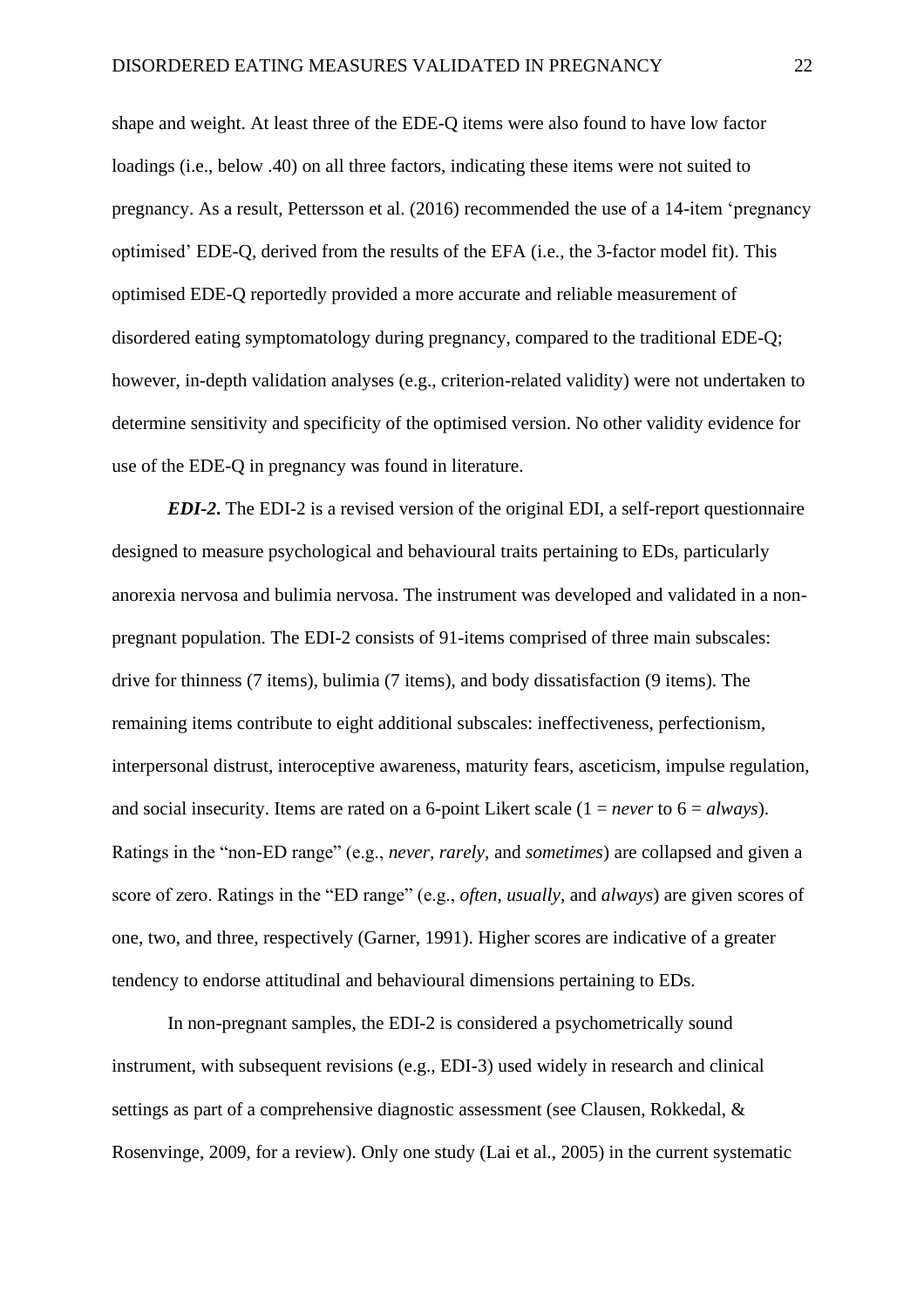review provided estimates of test score reliability for the EDI-2 in a pregnant sample. Results of Lai et al. (2005) revealed good internal consistency for the body dissatisfaction subscale ( $\alpha$ )  $= 0.84$ , adequate internal consistency for the drive for thinness subscale ( $\alpha = 0.72$ ), and poor internal consistency for the bulimia subscale ( $\alpha$  = .50). The validity of the EDI-2 in pregnancy was not explored in any available studies.

*DEBS***.** The DEBS is a self-report instrument developed to assess disordered eating behaviour in non-pregnant Pakistani adolescents and adults. According to the test developers, the instrument captures culture-specific disordered eating practices (Muazzam & Khalid, 2011); however, detail of these unique culture specific items is limited. The DEBS consists of 26-items comprising four subscales: social pressures (6 items), eating choices and habits (5 items), eating withdrawal (8 items), and overeating (7 items). Items are scored on a 5-point Likert scale ( $0 = never$  to  $4 = always$ ). Higher scores indicate an individual is more prone to engaging in disordered eating behaviours. Comprehensive exploration of the psychometric properties of the DEBS in non-pregnant populations is limited. Preliminary research by the test developers revealed sound psychometric properties in clinical and community samples of young Pakistani adults (Muazzam & Khalid, 2011). Sohail and Muazzam (2012) recently administered the DEBS to a sample of pregnant women in Pakistan, reporting a Cronbach coefficient alpha of .92 for the full scale. Subscale coefficient alphas were not reported. The validity of the DEBS in pregnancy was not explored in any available studies.

#### **Discussion**

This systematic review highlighted the paucity of research validating measures of disordered eating in pregnancy populations. Of the sixteen instruments identified during the full-text review process, only three self-report inventories and one semi-structured clinical interview had some form of psychometric information available. Most studies reported reliability, with only two reporting validity. No studies assessed screening accuracy (i.e.,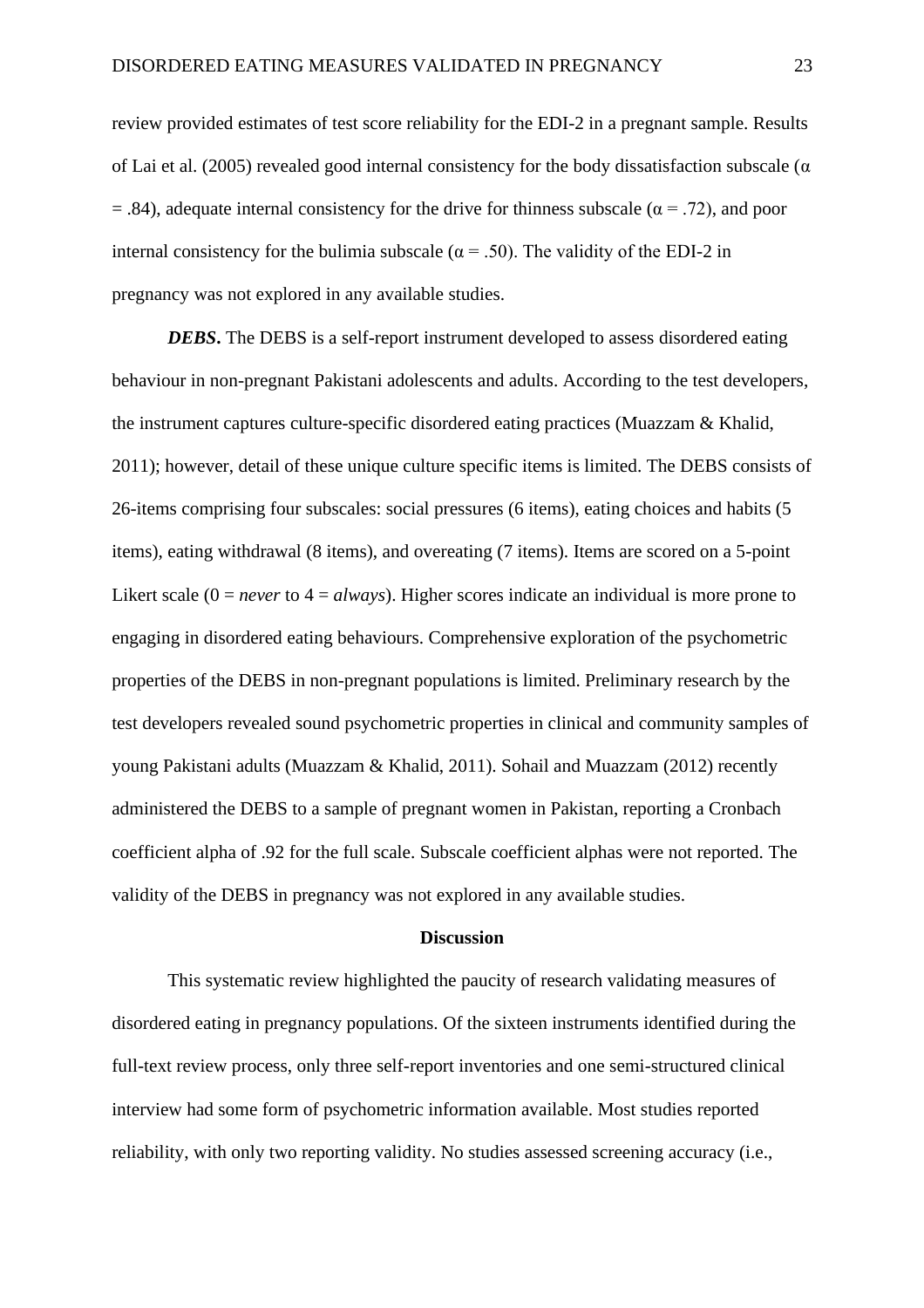sensitivity and specificity). When the Terwee et al. (2007) criteria were applied, no instrument demonstrated adequate properties in each of the nine domains evaluated. Only two measures obtained a positive rating (one domain each), while the other two measures did not obtain any positive ratings. Recommendations regarding the suitability of each evaluated measure are provided, followed by key issues identified during this review.

## **Evidence for use of the EDE-Q, EDI-2, DEBS, and EDE in Pregnancy**

Of the four instruments assessed, the EDE-Q had the most psychometric information available; however, there was still insufficient evidence to confer any decision about the appropriateness of the EDE-Q in pregnancy. The EDE-Q demonstrated good to excellent internal consistency at global and subscale levels, but poor factorial validity based on the hypothesised four-factor structure (Pettersson et al., 2016). Notably, research in non-pregnant samples has also questioned the four-factor structure; suggesting use of the global score is more reliable (Becker et al., 2010; Fairburn et al., 2009). As such, there was preliminary evidence to suggest the global EDE-Q score might be appropriate in pregnancy. No studies assessed criterion-related validity; therefore, the accuracy of the EDE-Q in pregnancy is unknown. Further exploration of the EDE-Q, particularly criterion-related validity, is warranted to determine whether the instrument can be validated for pregnancy and, if so, at which clinical cut-off.

Insufficient evidence precluded a thorough psychometric evaluation of the EDI-2 and DEBS, thereby limiting any recommendations regarding the suitability/appropriateness of these instruments in measuring disordered eating symptomatology in pregnancy. The reported culture specific items of the DEBS are, however, likely to limit generalisability in samples outside Pakistan. Further research exploring the validity of the EDI-2 and the DEBS in pregnancy samples is required to determine utility in pregnancy.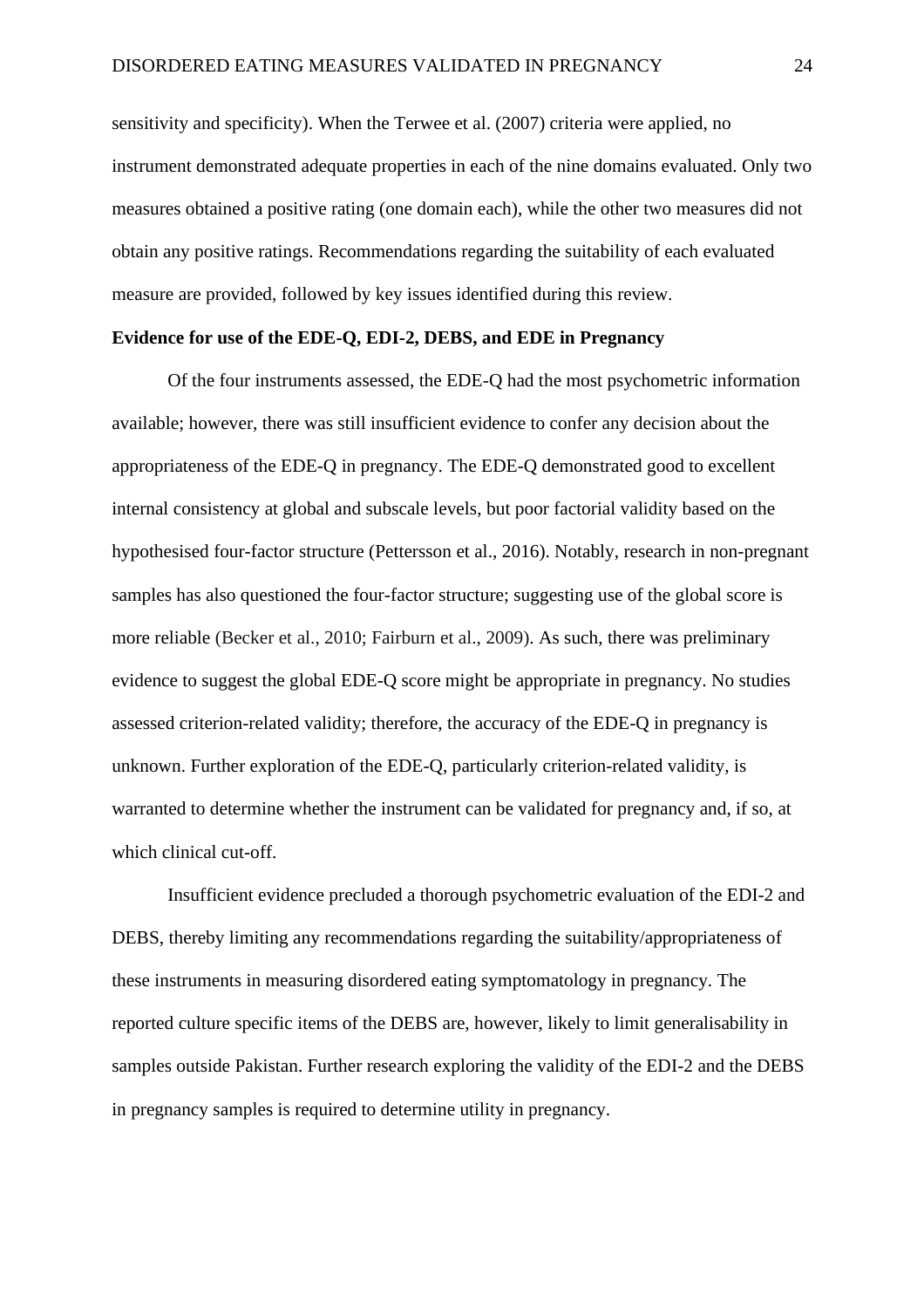A similar outcome was revealed for the EDE interview. While the EDE interview is considered the preeminent instrument in the field of EDs and the standard by which all other EDs instruments are validated (Berg et al., 2012), there was no empirical evidence to confirm the EDE is suitable for use in pregnancy. From the two studies reviewed (Emery et al., 2017; Kolko et al., 2017), the EDE was found to have poor internal consistency; suggesting the intended construct may be compromised when used with pregnancy samples. The EDE did demonstrate good inter-rater reliability (Kolko et al., 2017) when assessing loss of control over eating; however, these results should be interpreted cautiously as the sample was comprised of pregnant women in the overweight and obese BMI range only and the modified EDE employed had never been administered prior to the study. Overall, there is insufficient evidence at the current time to suggest the EDE interview can serve as the gold standard instrument for identifying disordered eating in pregnancy. Further research investigating the psychometric properties of the EDE in pregnancy samples is urgently required, particularly exploration of validity if the EDE serves as the gold standard to which existing and new instruments are validated. Without an appropriate gold standard, the development and validation of new self-report instruments is significantly hindered (Greenhalgh, 1997; Wacholder, Armstrong, & Hartage, 1993).

## **Evidence for use of the SCOFF in Pregnancy**

Despite empirical literature and various antenatal guidelines encouraging clinicians to screen for disordered eating using the SCOFF (Andersen & Ryan, 2009; Harris, 2010; Hawkins & Gottlieb, 2013; Lowes et al., 2012; Micali, 2010; Mitchell & Bulik, 2006; NEDC, 2015), no published studies were found to support this recommendation. Only one published study (Hubin-Gayte & Squires, 2012) had administered the SCOFF in a pregnant sample, with no psychometric data reported. While discussion of the results of Hubin-Gayte and Squires (2012) is beyond the scope of this review, it is important to note the researchers did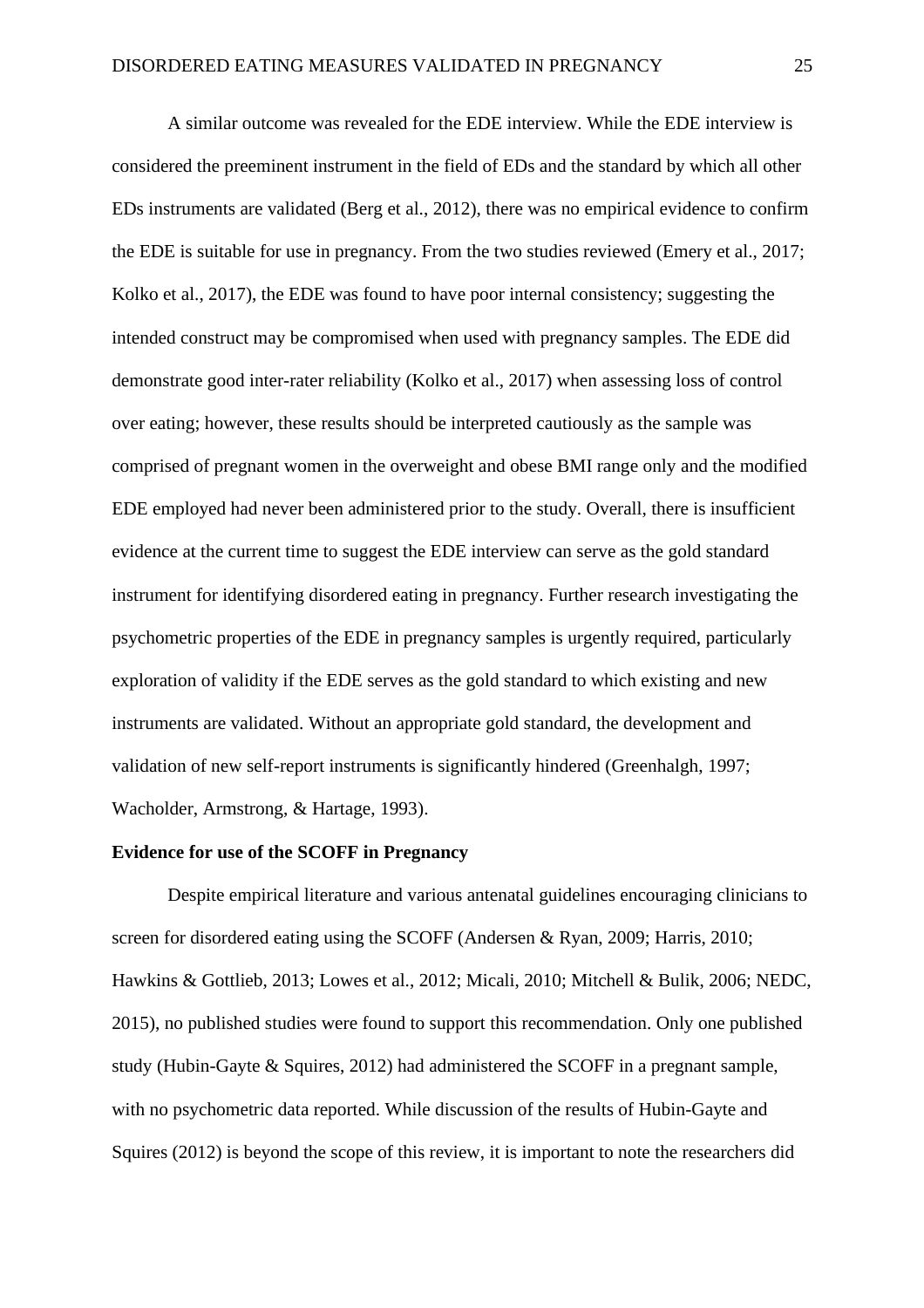not verify whether disordered eating was present or not using an appropriate reference standard, therefore the sensitivity and specificity (i.e., accuracy) of the SCOFF in pregnancy remains unclear. Other psychometric data (e.g., reliability and other forms of validity) were also unreported by Hubin-Gayte and Squires (2012).

#### **A Need for Pregnancy-Specific Measures of Disordered Eating**

A key issue noted in existing literature (Bannatyne et al., 2018; Easter et al., 2013; Pettersson et al., 2016), and confirmed in this review, is the absence of pregnancy-specific measures of disordered eating. This is in contrast to postnatal depression where several instruments specific to the perinatal period have been developed (e.g., the Edinburgh [Postnatal] Depression Scale and the Postpartum Depression Screen) after researchers acknowledged the poor content validity of general depression measures in pregnancy (Meades & Ayers, 2011). Similar to the measurement of postnatal depression, the present review revealed there is insufficient evidence to support the use of general measures of disordered eating with women who are pregnant, including the SCOFF. Furthermore, given the overlap between disordered eating and normative pregnancy symptoms, a pregnancyspecific screening instrument that is sensitive to the eating and weight-related changes that occur during pregnancy is warranted. Several researchers have noted the need for such instrument in recent years (e.g., Easter et al., 2013; Pettersson et al., 2016). Terwee et al. (2007) also consider content validity to be one of the most important measurement properties.

## **Limitations**

The results of this review were limited by the use of stringent performance adequacy criteria defined by Terwee et al. (2007), which has been criticised in literature for being overly conservative in the allocation of positive ratings (Burton et al., 2016; Reneman, Dijkstra, Geertzen, & Dijkstra, 2010). Despite this, the Terwee et al. (2007) criteria continues to be the most widely utilised tool when evaluating the psychometric performance of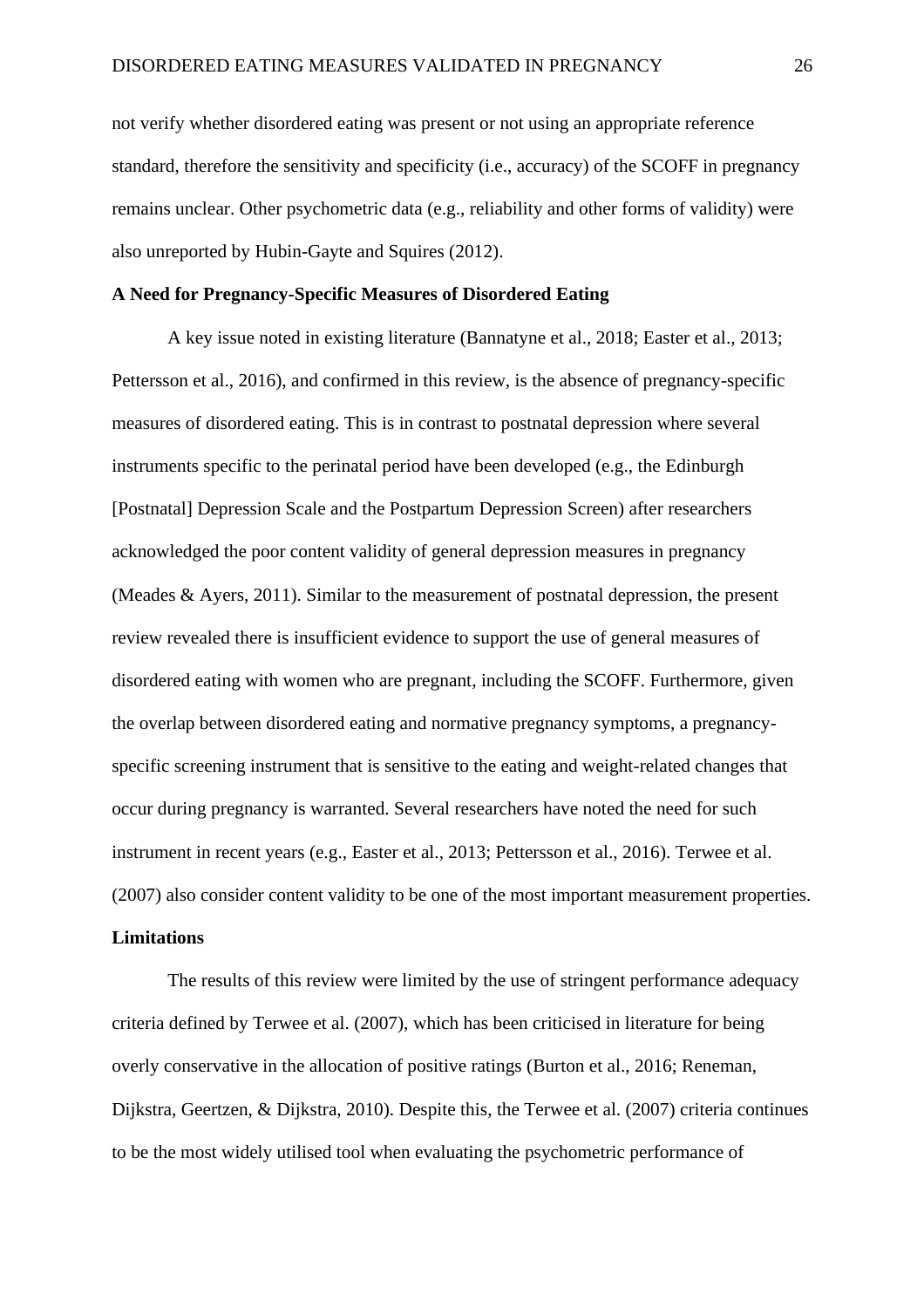instruments (Bird et al., 2012; Cavelti, Kvrgic, Beck, Kossowsky, & Vauth, 2012). The small number of studies available also limited the current review; therefore, the low performance appraisal scores in the current study were mostly due to a lack of available data, rather than poor psychometric performance of the instruments. This issue highlights the dearth of research investigating accurate and reliable screening/measurement of disordered eating symptomatology in pregnancy. It is also acknowledged that including studies where an ED instrument was administered in a language other than English is a limitation given language alone can impact psychometric performance (Beaton et al., 2000). Removal of these studies would have reduced the already small number of available articles that could be included and again highlights the paucity of research in this area.

Lastly, it is important to note the current study systematically identified and reviewed the psychometric properties of general measures of disordered eating in pregnancy samples only; however, research has also indicated the postpartum period carries substantial vulnerability for relapse, exacerbation, or onset of disordered eating (Astrachan-Fletcher et al., 2008; Larsson & Andersson-Ellstrom, 2003; Micali et al., 2007; Pettersson et al., 2016) and there may be significant short- and long- term risks for women and their children (see Astrachan-Fletcher et al., 2008, Micali et al., 2011, Watson et al., 2014). As such, future research should also systematically identify and review the psychometric performance of general measures of disordered eating in the immediate postpartum context (i.e., 6 to 12 months post-birth).

## **Conclusion**

Other than the EDE-Q, which had some preliminary evidence to suggest possible utility, findings of this review revealed little to no evidence to support the use of traditional measures of disordered eating in pregnancy and strong need for research exploring the validity of existing self-report inventories in a pregnancy context, including the EDE-Q.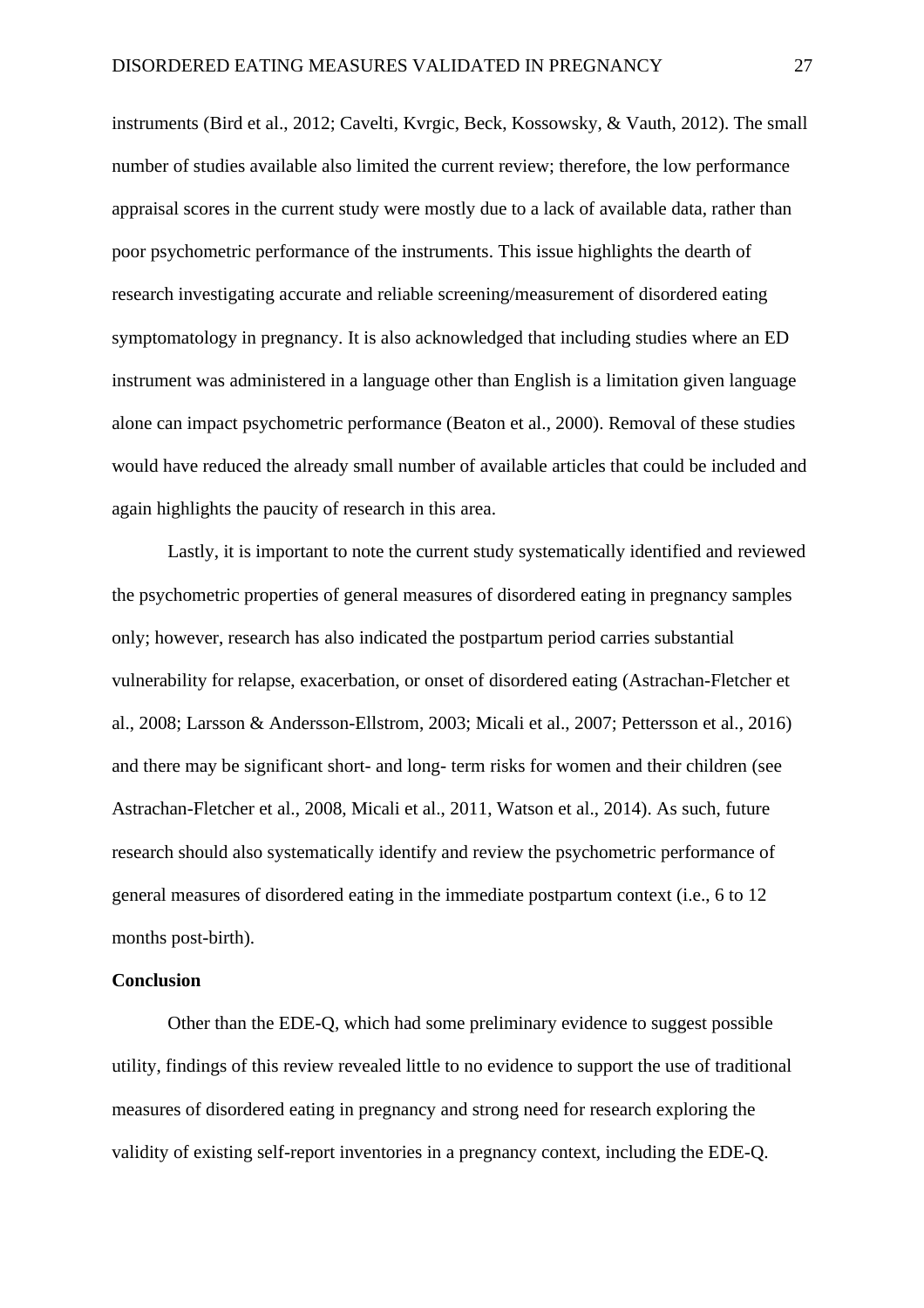Comprehensive validation of these instruments requires validation against an accepted reference standard such as a clinical interview; however, there was insufficient evidence to support the utility of the traditional gold standard instrument (the EDE interview) in pregnancy. Furthermore, despite widespread endorsement, there was also no empirical evidence to support the SCOFF questionnaire as an appropriate screening instrument in antenatal settings. Without reliable and valid measures of disordered eating in pregnancy, researchers and clinicians will have difficulty identifying, measuring, and monitoring disordered eating symptoms in pregnancy. As such, development of pregnancy-specific instruments is required.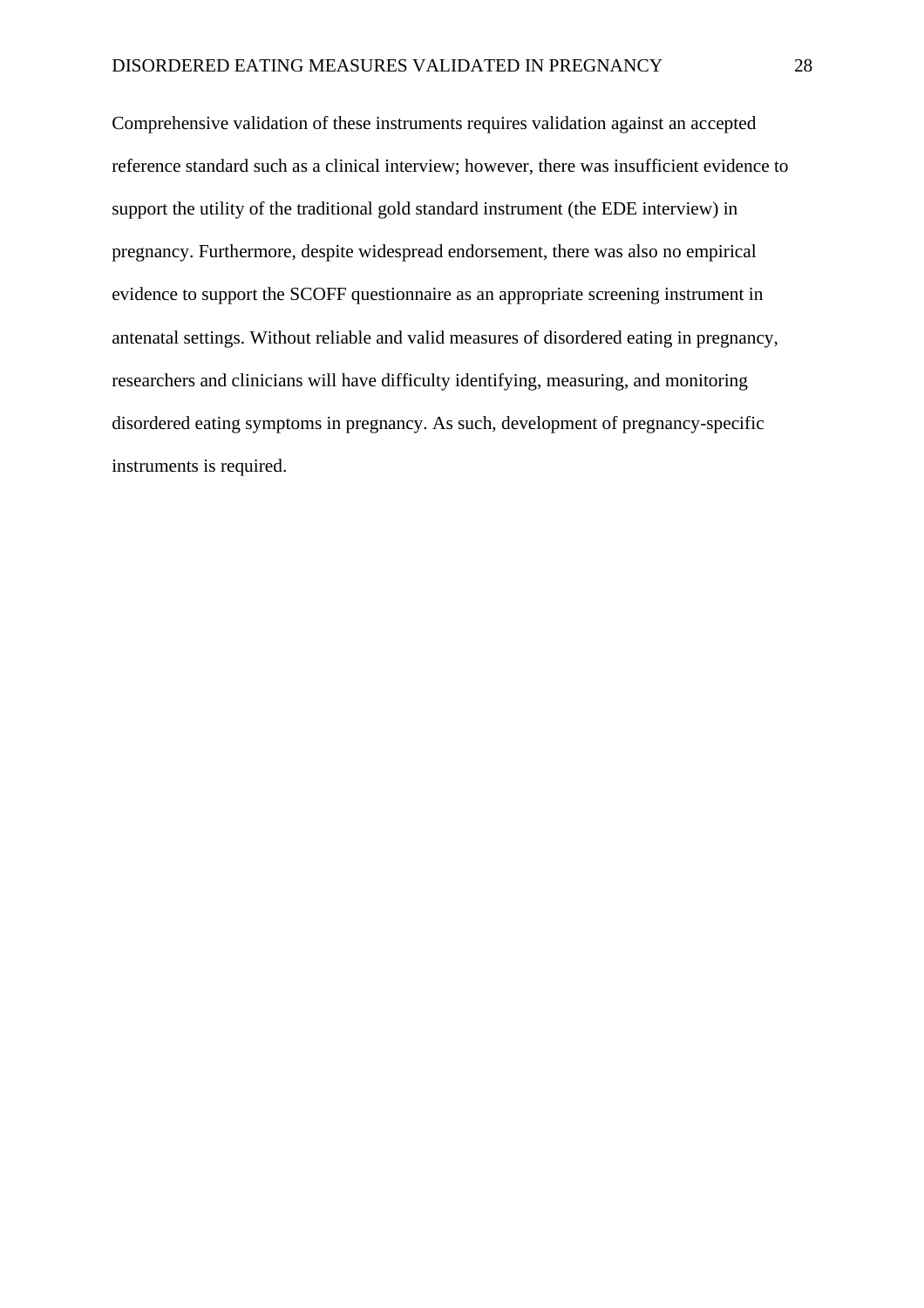#### References

- Abebe, D.S., Lien, L., & von Soest, T. (2012). The development of bulimic symptoms from adolescence to young adulthood in females and males: A population-based longitudinal cohort study. *International Journal of Eating Disorders, 45*, 737–745. doi:10.1002/eat.20950
- Andersen, A. E., & Ryan, G. L. (2009). Eating disorders in the obstetric and gynecologic patient population. *Obstetrics and Gynecology, 114,* 1353-1367. doi:10.1097/AOG.0b013e3181c070f9
- Astrachan-Fletcher, E., Veldhuis, C., Lively, N., Fowler, C., & Marcks, B. (2008). The reciprocal effects of eating disorders and the postpartum period: A review of the literature and recommendations for clinical care. *Journal of Women's Health, 17,*  227-239. doi:10.1089/jwh.2007.0550
- Bannatyne, A. J., Hughes, R., Stapleton, P., Watt, B., & MacKenzie-Shalders, K. (2018). Signs and symptoms of disordered eating in pregnancy: A Delphi consensus study. *BMC Pregnancy and Childbirth, 18*, 262-278. doi:10.1186/s12884-018-1849-3
- Bauer, A., Parsonage, M., Knapp, M., Iemmi,V., & Adelaja, B. (2014). *The costs of perinatal mental health problems.* Centre for Mental Health and London School of Economics.
- Beaton, D. E., Bombardier, C/, Guillemin, F., & Ferraz, M. B. (2000). Guidelines for the process of cross-cultural adaptation of self-report measures. *Spine, 25*, 3186-3191. doi:10.1097/00007632-200012150-00014
- Becker, A. E., Thomas, J. J., Bainivualiku, A., Richards, L., Navara, K., Roberts, A. L., Gilman, S. E., Striegel-Moore, R. H., & Healthy Fiji Study Group. (2010). Validity and reliability of a Fijian translation and adaptation of the Eating Disorder Examination Questionnaire. *International Journal of Eating Disorders, 43*, 171–178. doi:10.1002/eat.20675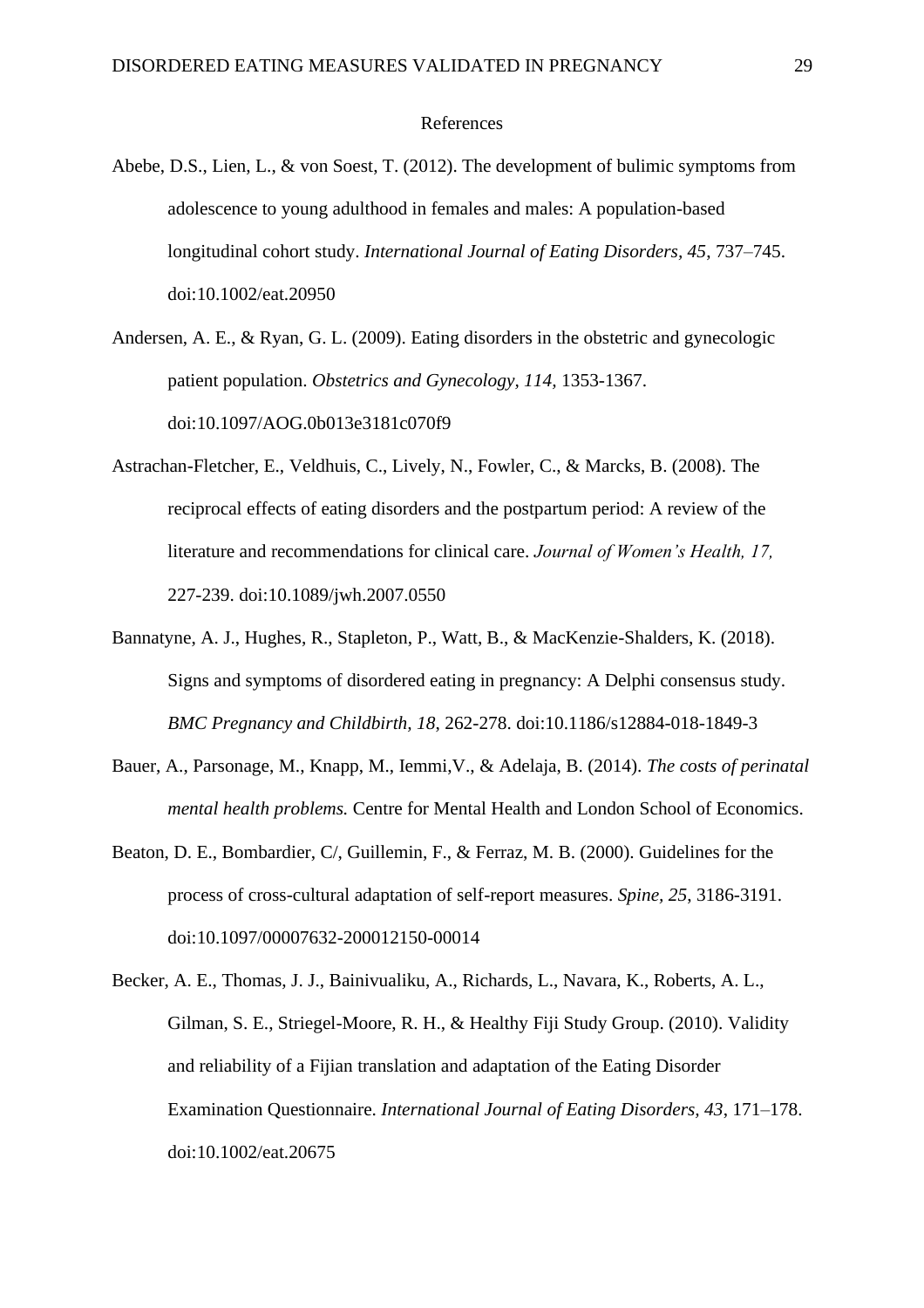- Berg, K. C., Peterson, C. B., Frazier, P., & Crow, S. J. (2011). Psychometric evaluation of the eating disorder examination and Eating Disorder Examination-Questionnaire: A systematic review of the literature. *International Journal of Eating Disorders, 45*, 428–438. doi:10.1002/eat.20931
- beyondblue. (2008). *Perinatal mental health national action plan 2008-2010: Full report*. Melbourne, VIC: beyondblue.
- Bird, V. J., Le Boutillier, C., Leamy, M., Larden, J., Oades, G., Williams, L. J., & Slade, M. (2012). Assessing the strengths of mental health consumers: A systematic review. *Psychological Assessment, 24,* 1024-1033. doi:10.1037/a0028983
- Broussard, B. (2012). Psychological and behavioural traits associated with eating disorders and pregnancy: A pilot study. *Journal of Midwifery & Women's Health, 57,* 61-66. doi:10.1111/j.1542-2011.2011.00089
- Bulik, C. M., Von Holle, A., Hamer, R., Knoph Berg, C., Torgersen, L., Magnus, P., Stoltenberg, C., . . . & Reichborn-Kjennerud, T. (2007). Patterns of remission, continuation and incidence of broadly defined eating disorders during early pregnancy in the Norwegian Mother and Child Cohort Study (MoBa). *Psychological Medicine, 37*, 1109–1118. doi:10.1017/S0033291707000724
- Burton, A. L., Abbott, M. J., Modini, M., & Touyz, S. (2016). Psychometric evaluation of self-report measures of binge eating symptoms and related psychopathology: A systematic review of the literature. *International Journal of Eating Disorders, 49,*  123-140. doi:10.1002/eat.22453
- Cavelti, M., Kvrgic, S., Beck., E-M., Kossowsky, J., & Vauth, R. (2012). Assessing recovery from schizophrenia as an individual process: A review of self-report instruments. *European Psychiatry, 27,* 19-32. doi:10.1016/j.eurpsy.2011.01.007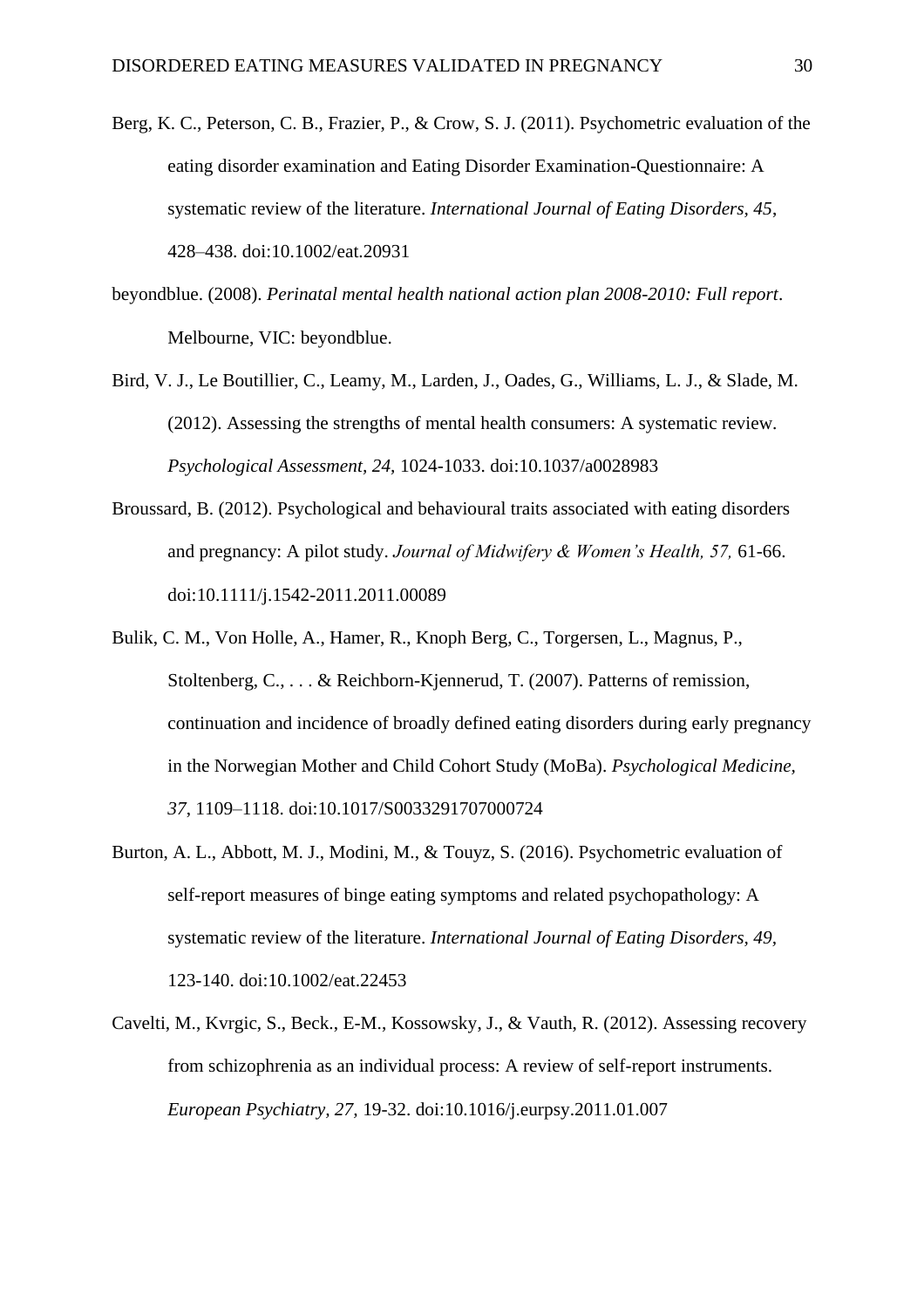- Chizawsky, L. L., & Newton, M. S. (2006). Eating disorders: Identification and treatment in obstetrical patients. *Nursing for Women's Health, 10,* 482-488. doi:10.1111/j.1552- 6356.2006.0097.x
- Clausen, L., Rokkedal, K., & Rosenvinge, J. H. (2009). Validating the Eating Disorder Inventory (EDI-2) in two Danish samples: A comparison between female eating disorder patients and females from the general population. *European Eating Disorders Review, 17,* 462-467. doi:10.1002/erv.945
- Cooper, Z., & Fairburn, C. G. (1987). The Eating Disorder Examination: A semi-structured interview for the assessment of the specific psychopathology of eating disorders. *International Journal of Eating Disorders, 6*, 1–8. doi:10.1002/1098-

108x(198701)6:1<1::aid-eat2260060102>3.0.co;2-9

Darvill, R., Skirton, H., & Farrand, P. (2010). Psychological factors that impact on women's experiences of first-time motherhood: A qualitative study of the transition. *Midwifery, 26,* 357-366. doi:10.1016/j.midw.2008.07.006

Davies, S. (2015). *Annual report of the Chief Medical Officer 2014: The health of the 51% women*. London: Department of Health. Retrieved from: www.gov.uk/government/publications/chief-medical- o cer-annual-report-2014 womens-health

- Easter, A. (2015). Understanding eating disorders in the antenatal and postnatal periods. *Perspective, 26,* 14-15.
- Easter, A., Bye, A., Taborelli, E., Corfield, F., Schmidt, U., Treasure, J., & Micali, N. (2013). Recognising the symptoms: How common are eating disorders in pregnancy? *European Eating Disorders Review, 21,* 340-344. doi:10.1002/erc.2229
- Emery, R. L., Grace, J. L., Kolko, R. P., & Levine, M. S. (2017). Adapting the Eating Disorder Examination for use during pregnancy: Preliminary results from a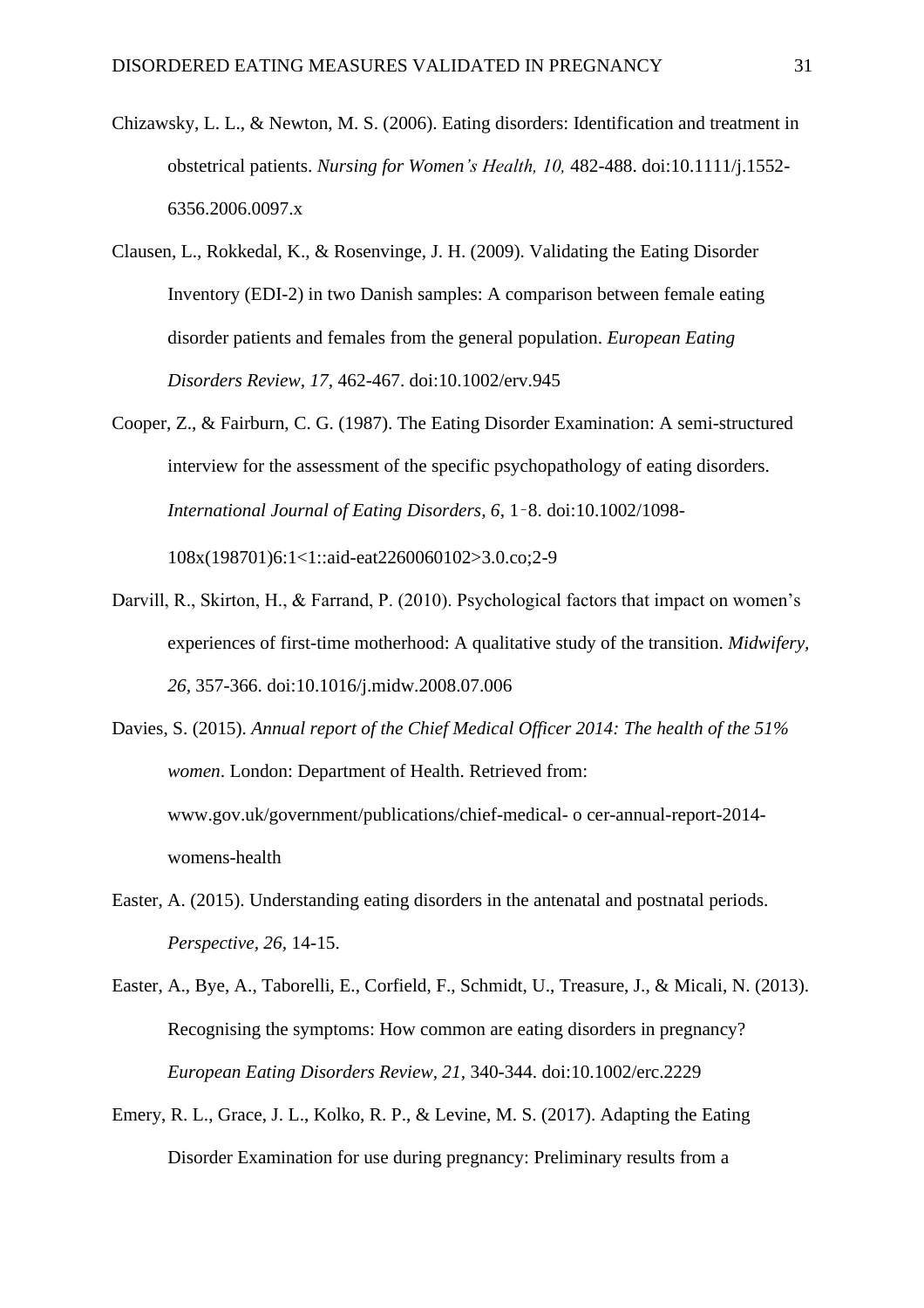community sample of women with overweight and obesity. *International Journal of Eating Disorders, 50,* 597-601. doi:10.1002/eat.22646

- Fairburn, C. G., & Beglin, S. J. (1994). Assessment of eating disorders: Interview or selfreport questionnaire? *International Journal of Eating Disorders, 16*, 363–370. doi:10.1002/1098-108X(199412)16:4<363::AID-EAT2260160405>3.0.CO;2-#
- Fairburn, C. G., & Beglin, S. J. (2008). Eating Disorder Examination Questionnaire (EDE-Q 6.0). In C. G. Fairburn (Ed.), *Cognitive behavior therapy and eating disorders* (pp. 309–313). New York: Guilford Press.
- Fairburn, C., Cooper, Z., Doll, H. A., O'Connor, M. E., Bohn, K., Hawker, D. M., . . . & Palmer, R. L. (2009). Transdiagnostic cognitive behavioral therapy for patients with eating disorders: A two-site trial with 60-week follow-up. *American Journal of Psychiatry, 166,* 311–319. doi:10.1176/appi.ajp.2008.08040608
- Fairburn, C. G., & Cooper, Z. (1993). The Eating Disorder Examination. In C. G. Fairburn & G. T. Wilson (Eds.), *Binge eating: Nature, assessment, and treatment (12th edition)*. New York: Guilford Press (pp. 317–360).
- Fairburn, C. G., Cooper, Z., & O'Connor, M. (2008). Eating Disorder Examination (edition 16.0D). In C. G. Fairburn (Ed.), *Cognitive behavior therapy and eating disorders*. New York: Guilford Press (pp. 265–308).
- Garner, D. M. (1991). *Eating Disorder Inventory-2: Professional manual*. Odessa, FL: Psychological Assessment Resources.
- Garner, D. M., Olmsted, M. P., Bohr, Y., & Garfinkel, P. E. (1982). The Eating Attitudes Test: Psychometric features and clinical correlates. *Psychological Medicine, 12*, 871- 878. doi[:10.1017/S0033291700049163](https://psycnet.apa.org/doi/10.1017/S0033291700049163)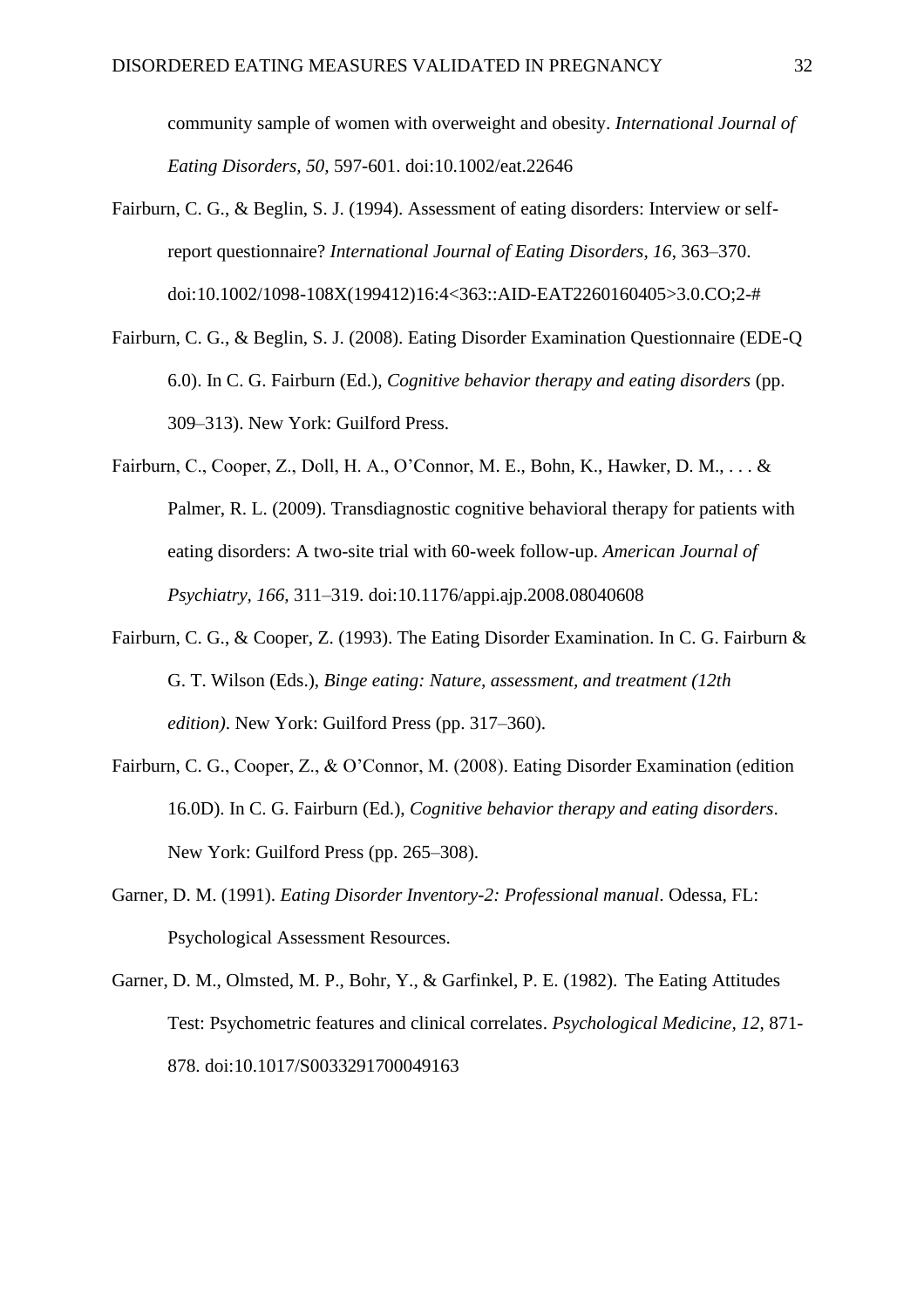Gavin, N.I., Gaynes, B.N., Lohr, K.N., Meltzer-Brody, S., Gartlehner, G., & Swinson, T. (2005). Perinatal depression: A systematic review of prevalence and incidence. *Obstetrics and Gynecology, 106*, 1071-1083. doi:10.1097/01.AOG.000018 3597.31630.db

- Geisinger, K. F. (1994). Cross-cultural normative assessment: Translation and adaptation issues influencing the normative interpretation of assessment instruments. *Psychological Assessment, 6*, 304-312. doi:10.1037/1040F
- Giovazolias, T., Tsaousis, I., & Vallianatou, C. (2013). The factor structure and psychometric properties of the Greek version of the Eating Disorders Examination Questionnaire (EDE-Q). *European Journal of Psychological Assessment, 29*, 189-196. doi:10.1027/1015-5759/a000138
- Gonçalves, S., Freitas, F., Freitas-Rosa, M. A., & Machado, B. C. (2015). Dysfunctional eating behaviour, psychological well-being and adaptation to pregnancy: A study with women in the third trimester of pregnancy. *Journal of Health Psychology, 20,* 535- 542. doi:10.1177/1359105315573432
- Gray, R. (2013). *Life stage: Pre-conception and pregnancy. Annual report of the chief medical officer 2012. Our children deserve better: Prevention pays*. London: Department of Health. Retrieved from: http://socialwelfare.bl.uk/subjectareas/ services-client-groups/children-youngpeople/departmentofhealth/15526533571\_ 2901304\_CMO\_All.pdf
- Greenhalgh, T. (1997). How to read a paper: Papers that report diagnostic or screening tests. *British Medical Journal, 315,* 540. doi:10.1136/bmj.315.7107.540
- Harris, A. A. (2010). Prenatal advice for caring for women with eating disorders during the perinatal period. *Journal of Midwifery and Womens Health, 55,* 579-586. doi:10.1016/j.mwh.2010.07.008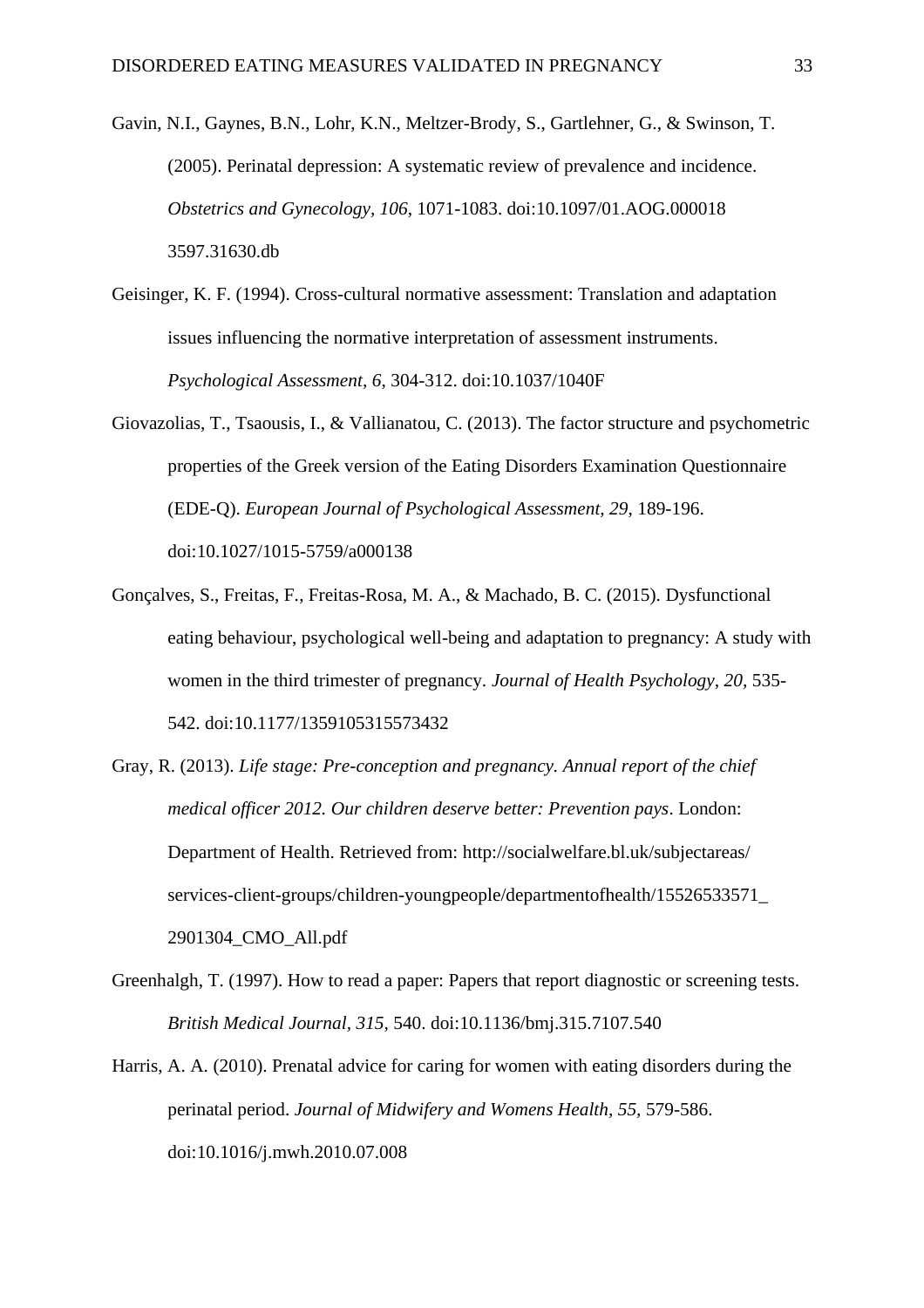- Hawkins, L. K., & Gottlieb, B. (2013). Screening for eating disorders in pregnancy: How uniform screening during a high risk period could minimise under-recognition. *Journal of Women's Health, 22,* 390-392. doi:10.1089/jwh.2013.4313
- Henderson, M., & Freeman, C. P. (1987). A self-rating scale for bulimia: The "BITE." *The British Journal of Psychiatry, 150,* 18-24. [doi:10.1192/bjp.150.1.18](https://psycnet.apa.org/doi/10.1192/bjp.150.1.18)
- Hogg, S. (2013). *Prevention in mind: all babies count: Spotlight on perinatal mental illness*. London: NSPCC. Retrieved from: https://www.nspcc.org.uk/services-andresources/research-and-resources/2013/all-babies-count-spotlight-perinatal-mentalhealth/
- Howard, L. M., Molyneaux, E., Dennis, C-L., Rochat, T., Stein, A., & Milgrom, J. (2014). Non-psychotic mental disorders in the perinatal period. *Lancet, 384*, 1775–1788. doi:10.1016/S0140-6736(14)61276-9
- Hsu, L. G. (1989). The gender gap in eating disorders: Why are the eating disorders more common among women? *Clinical Psychological Review, 9*, 393–407. doi:10.1016/0272-7358(89)90063-9
- Hubin-Gayte, M., & Squires, C. (2012). Étude de l'impact de la grossesse sur les comportements alimentaires à travers l'utilisation du questionnaire SCOFF. *L'Evolution Psychiatrique, 77,* 201-212. doi:10.1016/j.evopsy.2012.01.002
- Jacobi, C., Abascal, L., & Taylor, C. (2004). Screening for eating disorders and high-risk behavior: Caution. *International Journal of Eating Disorders*, *36*, 280-295. doi:10.1002/eat.20048
- Kelly, N. R., Cotter, E. W., & Mazzeo, S. E. (2012). Eating Disorder Examination Questionnaire (EDE-Q): Norms for black women*. Eating Behaviors, 13,* 429–432. doi:10.1016/j.eatbeh.2012.09.001.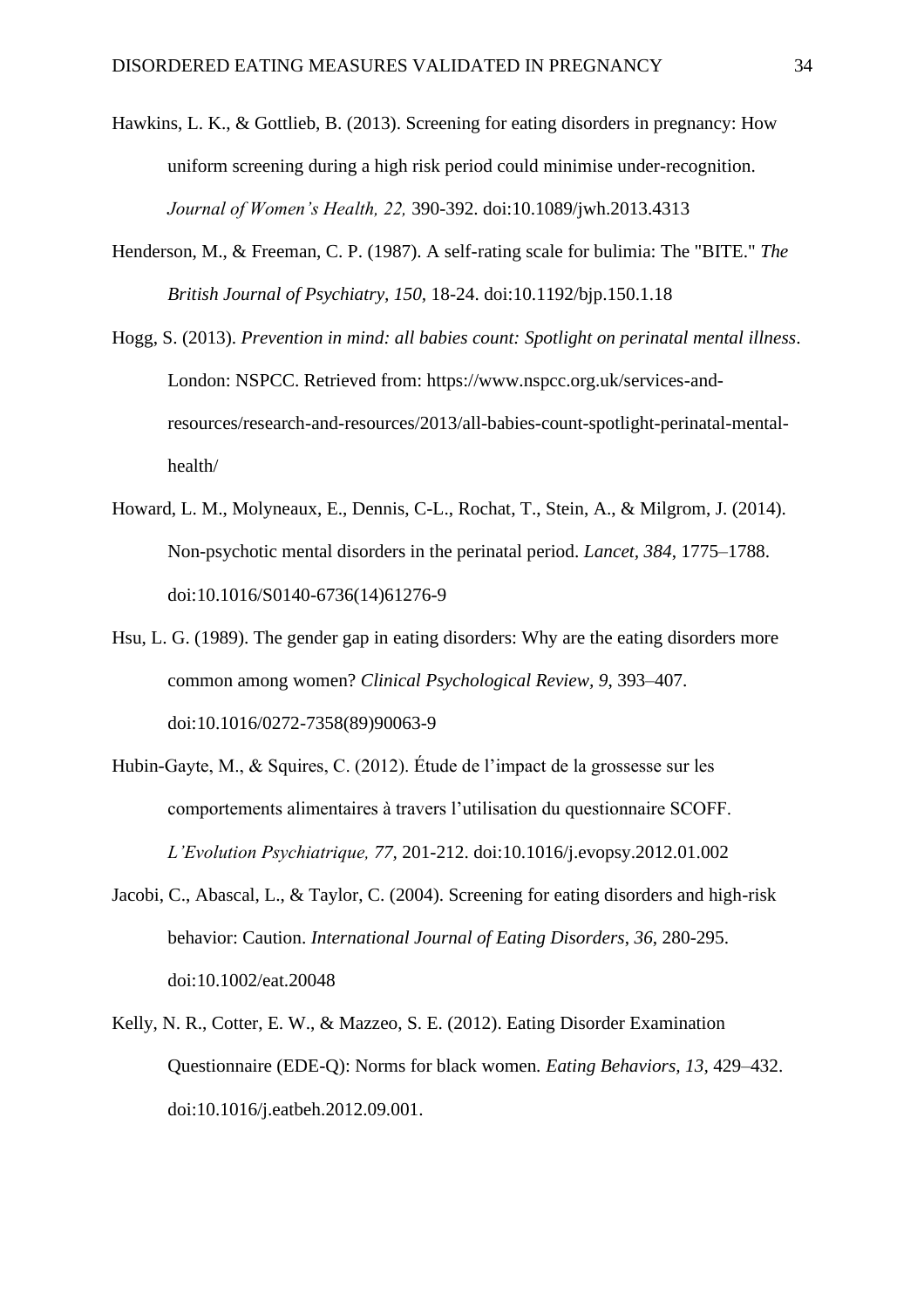- Kolko, R. P., Emery, R. L., Marcus, M. D., & Levine, M. D. (2017). Loss of control over eating before and during early pregnancy among community women with overweight and obesity. *International Journal of Eating Disorders, 50,* 582-586. doi:10.1002/ eat.22630
- Kolko, R. P., Salk, R. H., Sweeny, G. M., Marcus, M. D., & Levine, M. D. (2018). Mothers' loss of control over eating during pregnancy in relation to their infants' appetitive traits. *Appetite*, *120*, 1-5. doi:10.1016/j.appet.2017.08.007
- Lai, B. P.-Y., Tang, C. S.-K., & Tse, W. K.-L. (2005). Prevalence and psychosocial correlates of disordered eating among Chinese pregnant women in Hong Kong. *Eating Disorders, 13*, 171-186. doi:10.1080/10640260590918991
- Larsson, G., & Andersson-Ellström, A. (2003). Experiences of pregnancy-related body shape changes and of breastfeeding in women with a history of eating disorders. *European Eating Disorders Review, 11*, 116-124. doi:10.1002/erv.497
- Leddy, M. A., Jones, C., Morgan, M. A., & Schulkin, J. (2009). Eating disorders and obstetric-gynecologic care. *Journal of Women's Health, 18,* 1395-1401. doi:10.1089/jwh.2008.1183
- Linna, M. S., Raevuori, A., Haukka, J., Suvisaari, J. M., Suokas, J. T., & Gissler, M. (2014). Reproductive health outcomes in eating disorder. *International Journal of Eating Disorders, 46,* 826-833. doi:10.1002/eat.22179
- Lovestone, S., & Kumar, R., (1993). Postnatal psychiatric illness: The impact on partners. *British Journal of Psychiatry, 163*, 210-216. doi:10.1192/bjp.163.2.210
- Lowes, H., Kopeika, J., Micali, N., & Ash, A. (2012). Anorexia nervosa in pregnancy. *The Obstetrician and Gynaecologist, 14,* 179-187. doi:10.1111/j.1744-4667.2012.00110.x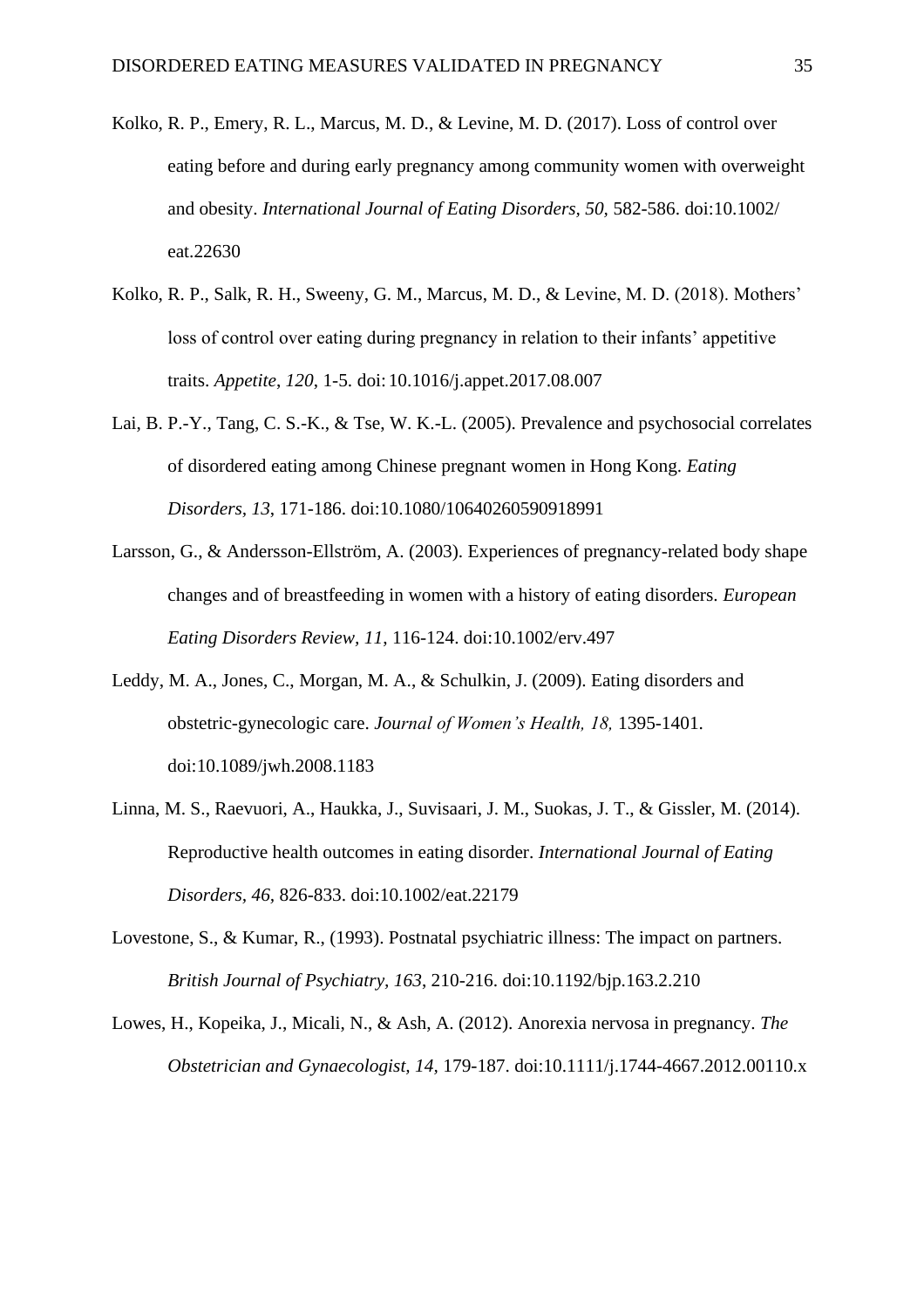- Marquer, C., Barry, C., Mouchenik, Y., Hustache, S., Djibo, D., & Manzo, M. (2012). A rapid screening tool for psychological distress in children 3–6 years old: Results of a validation study. *BMC Psychiatry*, *12*, 170. doi:10.1186/1471-244x-12-170
- Meades, R., & Ayers, S. (2011). Anxiety measures validated in perinatal populations: A systematic review. *Journal of Affective Disorders, 133*, 1-15. doi:10.1016/j.jad.2010.10.009
- Meltzer-Brody, S., & Stuebe, A. (2014). The long-term psychiatric and medical prognosis of perinatal mental illness. *Best Practice & Research: Clinical Obstetrics & Gynaecology*, *28*, 49–60. doi:10.1016/j.bpobgyn.2013.08.009
- Micali, N. (2010). Management of eating disorders during pregnancy. *Progress in Neurology and Psychiatry*, *23*, 635–641. doi:10.1002/pnp.158
- Micali, N., Simonoff, E., Stahl, D., & Treasure, J. (2011). Maternal eating disorders and infant feeding difficulties: Maternal and child mediators in a longitudinal general population study. *Journal of Child Psychology & Psychiatry, 52*, 800-807. doi:10.1111/j.1469-7610.2010.02341.x
- Micali, N., Treasure, J., & Simonoff, E. (2007). Eating disorders symptoms in pregnancy: A longitudinal study of women with recent and past eating disorders and obesity. *Journal of Psychosomatic Research, 63*, 297–303. doi:10.1016/j.jpsychores.2007. 05.003
- Mirza, I., & Jenkins, R. (2004). Risk factors, prevalence, and treatment of anxiety and depressive disorders in Pakistan: A systematic review. *British Medical Journal, 328*, 794-797. doi:10.1136/bmj.328.7443.794
- Mitchell, A. M., & Bulik, C. M. (2006). Eating disorders and women's health: An update. *Journal of Midwifery and Women's Health, 51*, 193-201. doi:10.1016/j.jmwh.2006. 01.005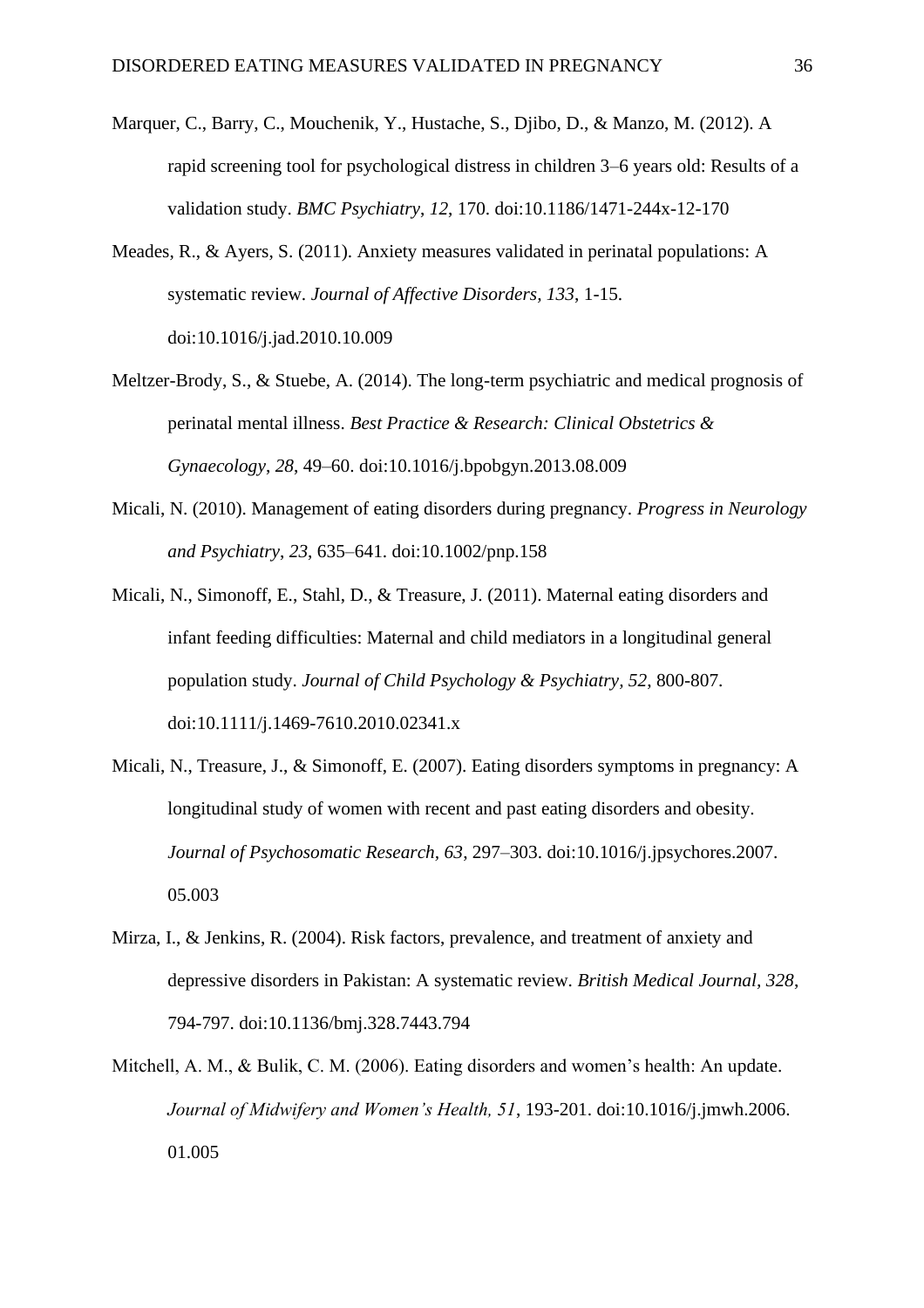- Mohamadirizi, S., Kordi, M., Shakeri, M. T., & Modares-Gharavi, M. (2015). The relationship between eating disorder symptoms and obsessive compulsive disorder in primigravida women. *Iranian Journal of Nursing and Midwifery Research, 20*, 642- 646. doi:10.4103/1735- 9066.170015
- Moher, D., Liberati, A., Tetzlaff, J., Altman, D., & The PRISMA Group. (2009). Preferred reporting items for systematic reviews and meta-analyses: The PRISMA statement. *Journal of Clinical Epidemiology, 62*, 1006-1012. doi:10.1371/journal.pmed.1000097
- Mond, J. M., Hay, P. J., Rodgers, B., Owen, C., & Beumont, P. J. V. (2004). Validity of the Eating Disorder Examination Questionnaire (EDE-Q) in screening for eating disorders in community samples. *Behaviour Research and Therapy, 42*, 551–567. doi:10.1016/S0005-7967(03)00161-X
- Mond, J. M., Myers, T. C., Crosby, R. D., Hay, P. J., Rodgers, B., Morgan, J. F., Lacey, J. H., & Mitchell, J. E. (2008). Screening for eating disorders in primary care: EDE-Q versus SCOFF. *Behaviour Research and Therapy, 46*, 612–622. doi:10.1016/j.brat. 2008.02.003
- Muazzam, A. B., & Khalid, R. (2011). Development and validation of Disordered Eating Behavior Scale: Identification, prevalence and difference with clinically diagnosed eating disorders. *Pakistan Journal of Psychological Research, 2*6, 127-148.
- Myers, K., & Winters, N. C. (2002). Ten-year review of rating scales. I: Overview of scale functioning, psychometric properties, and selection. *Journal of the American Academy of Child and Adolescent Psychiatry, 41*, 114-122. doi:10.1097/00004583- 200202000-00004
- National Eating Disorders Collaboration. (2015). *Pregnancy and eating disorders: A professional's guide to assessment and referral.* Crows Nest, NSW: NEDC.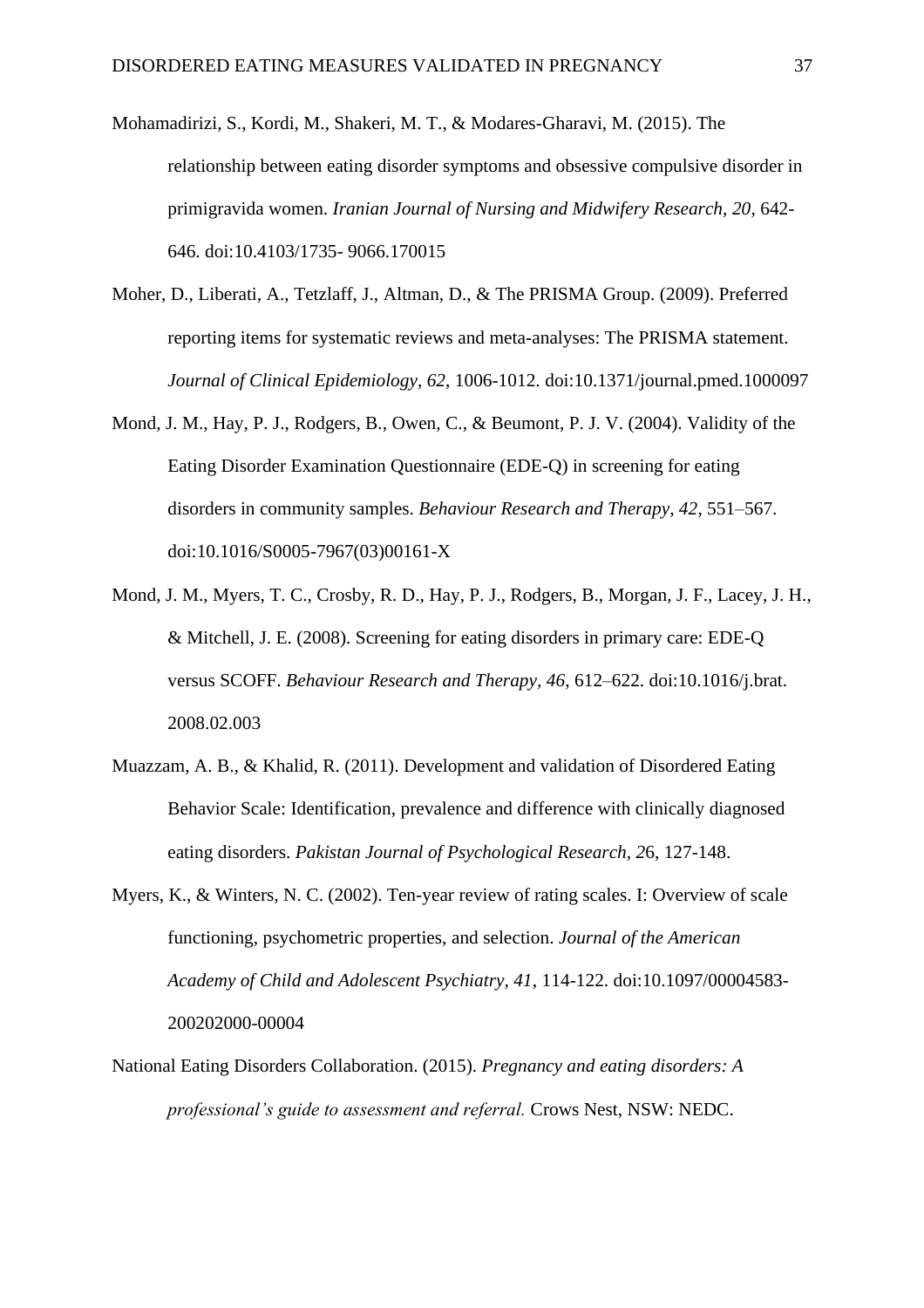- Naylor, C., Das, P., Ross, S., Honeyman, M., Thompson, J., & Gilburt, H. (2016). *Bringing together physical and mental health: A new frontier for integrated care.* London: The King's Fund. Retrieved from: https://www.kingsfund.org.uk/sites/default/files/ field/field\_publication\_file/Bringing-together-Kings-Fund-March-2016\_1.pdf
- Oates, M. (2015). *Perinatal mental health services. Recommendations for the provision of services for childbearing women*. London: Royal College of Psychiatrists. Retrieved from: www.rcpsych.ac.uk/usefulresources/publications/collegereports/cr/ cr197.aspx
- Penelo, E., Negrete, A., Portell, M., & Raich, R. M. (2013). Psychometric properties of the Eating Disorder Examination Questionnaire (EDE-Q) and norms for rural and urban adolescent males and females in Mexico. *PLoS ONE, 8*, e83245. doi:10.1371/journal.pone.0083245
- Pettersson, C. B., Zandian, M., & Clinton, D. (2016) Eating disorder symptoms pre- and postpartum. *Archives of Womens Mental Health, 19*, 675-680. doi:10/1007/s00737- 016-0619-3
- Reneman, M. F., Dijkstra, A., Geertzen, J. H., & Dijkstra, P. U. (2010). Psychometric properties of Chronic Pain Acceptance Questionnaires: A systematic review. *European Journal of Pain, 14,* 457-465. doi:10.1016/j.ejpain.2009.08.003
- Soares, R. M., Nunes, M. A., Schmidt, M. A., Giacomelle, A., Manzolli, P., Camey, S., Buzz, C., . . . & Duncan, B. B. (2009). Inappropriate eating behaviours during pregnancy: Prevalence and associated factors among pregnant women attending primary care in southern Brazil. *International Journal of Eating Disorders, 42,* 387-393. doi:10.1002/eat.20643
- Sohail, R., & Muazzam, A. (2012). Correlates of disordered eating behaviour among pregnant women. *Pakistan Journal of Psychological Research, 27,* 153-172.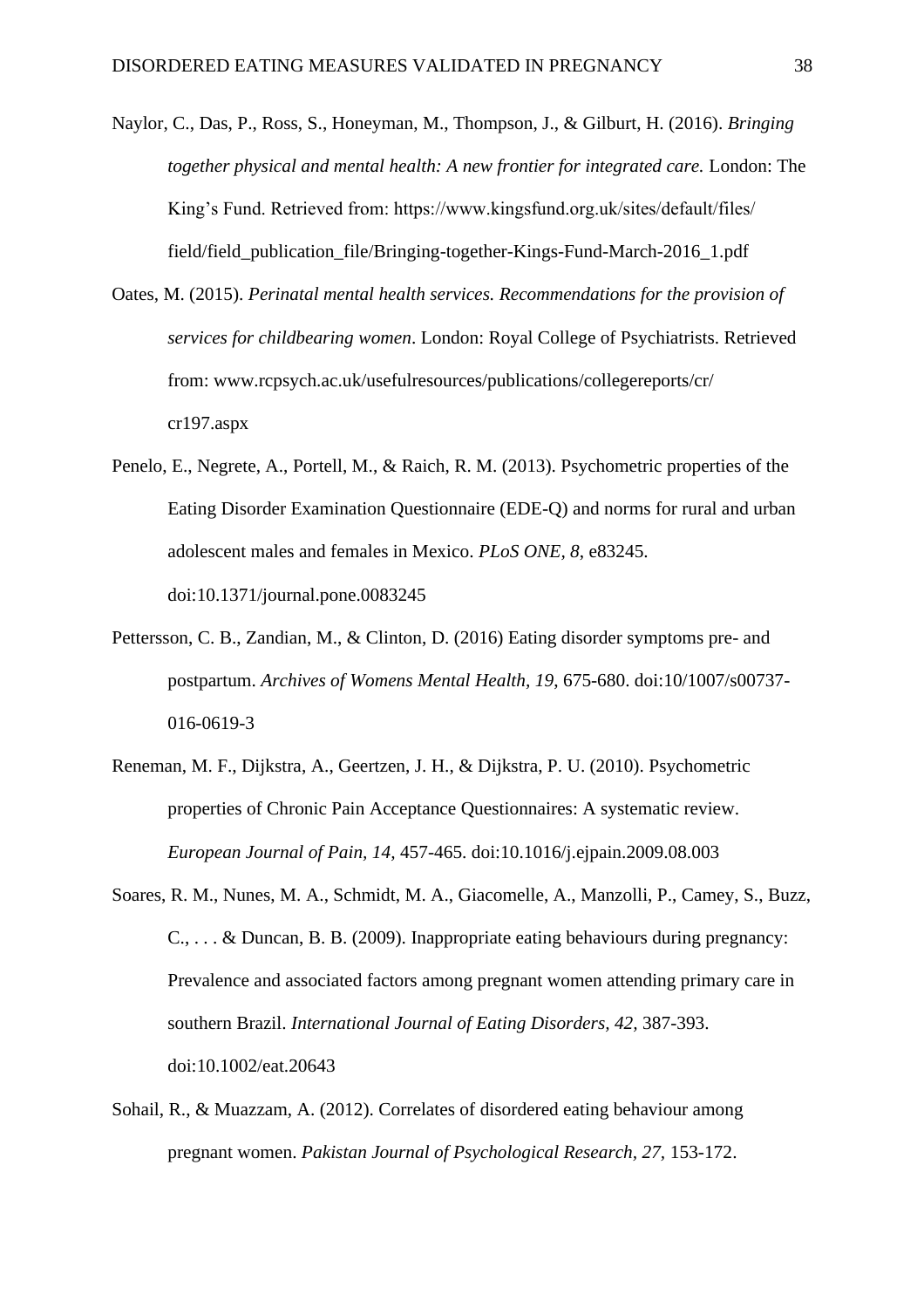- Stice, E., Fisher, M., & Martinez, E. (2004). Eating Disorder Diagnostic Scale: Additional evidence of reliability and validity. *Psychological Assessment, 16*, 60-71. doi[:10.1037/1040-3590.16.1.60](https://doi.org/10.1037/1040-3590.16.1.60)
- Stice, E., Marti, C. N., & Rohde, P. (2013). Prevalence, incidence, impairment, and course of the proposed DSM-5 eating disorder diagnoses in an 8-year prospective community study of young women. *Journal of Abnormal Psychology, 122,* 445-457. doi:10.1037/a0030679
- Streiner, D. L., Sass, D. A., Meijer, R. R., & Furr, R. M. (2016). STARDing again: Revised guidelines for reporting information in studies of diagnostic test accuracy. *Journal of Personality Assessment, 98*, 559-562. doi:10.1080/00223891.2016.1202708
- Terwee, C. B., Bot, S. D. M., de Boer, M. R., van der Windt, D. A., Knol, D. L., Dekker, J., Bouter, L. M., & de Vet, H. C. W. (2007). Quality criteria were proposed for measurement properties of health status questionnaires. *Journal of Clinical Epidemiology, 60,* 34-42. doi:10.1016/j.jclinepi.2006.03.012
- Tierney, S., Fox, J. R. E., Butterfield, C., Stringer, E. & Furber, C. (2011). Treading the tightrope between motherhood and an eating disorder: A qualitative study. *International Journal of Nursing Studies, 48*, 1223–1233. doi:10.1016/j.ijnurstu.2010.11.007
- Tremblay, K. A. (2015). *Eating and psychological distress during pregnancy: The use of ecological momentary assessment* (doctoral dissertation). Retrieved from: ProQuest Dissertations and Theses database (UMI No. 3732671).
- Turton, P., Hughes, P., Bolton, H., & Sedgwick, P. (1999). Incidence and demographic correlates of eating disorder symptoms in a pregnant population. *International Journal of Eating Disorders, 26,* 448-452. doi:10.1002/(SICI)1098- 108X(199912)26:4%3C448::AID-EAT10%3E3.0.CO;2-3